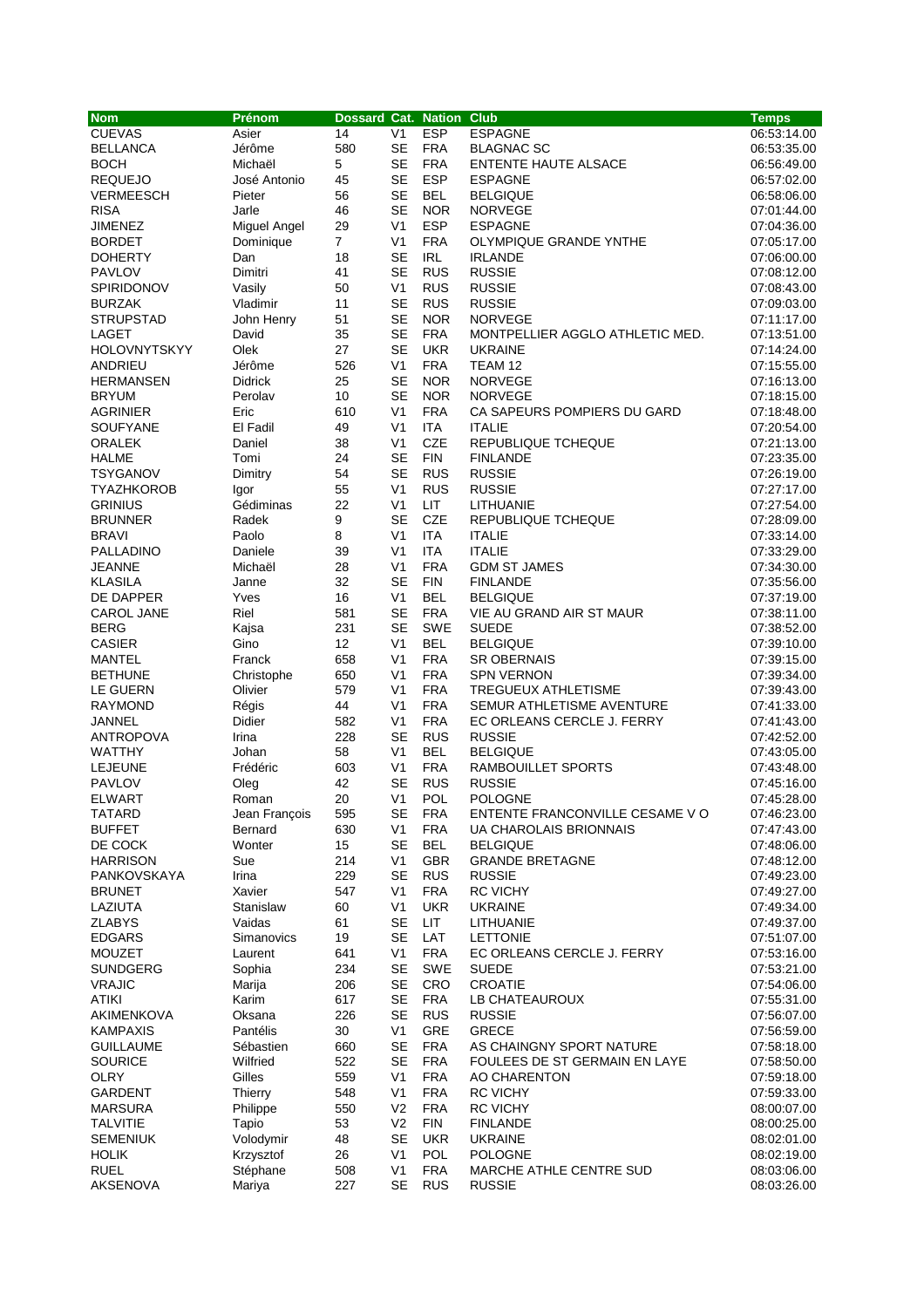| <b>Nom</b>           | Prénom         | Dossard Cat. Nation Club |                |            |                                 | <b>Temps</b> |
|----------------------|----------------|--------------------------|----------------|------------|---------------------------------|--------------|
| <b>SHIKANOVA</b>     | Nadjezda       | 230                      | <b>SE</b>      | <b>RUS</b> | <b>RUSSIE</b>                   | 08:08:55.00  |
| <b>VERGE BERRAR</b>  | Ricard         | 1381                     | <b>SE</b>      | <b>ESP</b> |                                 | 08:12:15.00  |
| VIROULEAUD           | Ludovic        | 540                      | <b>SE</b>      | <b>FRA</b> | US ET CULTURELLE SAUCATAISE     | 08:12:19.00  |
| <b>CIMARRUSTI</b>    | Barbara        | 219                      | V <sub>1</sub> | <b>ITA</b> | <b>ITALIE</b>                   | 08:15:15.00  |
| <b>ARMUZZI</b>       | Antonio        | 3                        | V <sub>1</sub> | <b>ITA</b> | <b>ITALIE</b>                   | 08:15:16.00  |
| <b>BERNABEI</b>      | Andréa         | $\overline{4}$           | V <sub>1</sub> | <b>ITA</b> | <b>ITALIE</b>                   | 08:15:16.00  |
| <b>DOURIEZ</b>       | Thierry        | 506                      | V <sub>1</sub> | <b>FRA</b> | TOUQUET OPALE ATHLETISME        | 08:17:19.00  |
| <b>BOYER</b>         | Joseph-Daniel  | 578                      | V <sub>1</sub> | <b>FRA</b> | <b>AC SAINT ANDRE</b>           | 08:20:44.00  |
| <b>KIM</b>           | Samuel         | 1088                     | V <sub>1</sub> | <b>FRA</b> |                                 | 08:22:06.00  |
| <b>REVERCHON</b>     | Serge          | 631                      | V <sub>1</sub> | <b>FRA</b> | AC ONDAINE FIRMINY              | 08:22:25.00  |
| <b>RIO RODRIGUEZ</b> | Javier         | 1374                     | V <sub>1</sub> | <b>ESP</b> |                                 | 08:22:38.00  |
| <b>HETIER</b>        | Jean Baptiste  | 643                      | ES             | <b>FRA</b> | <b>INTREPIDE ANGERS</b>         | 08:22:38.00  |
| NORDSVEEN            | Rita           | 224                      | V <sub>1</sub> | <b>NOR</b> | <b>NORVEGE</b>                  | 08:22:43.00  |
| ZANARDI              | Marina         | 220                      | V <sub>1</sub> | <b>ITA</b> | <b>ITALIE</b>                   | 08:24:27.00  |
| <b>BRUNON</b>        | Jean-Philippe  | 533                      | V <sub>1</sub> | <b>FRA</b> | XVe ATHLETIC CLUB               | 08:24:38.00  |
| LE LAN               | Loïc           | 519                      | V <sub>1</sub> | <b>FRA</b> | <b>QUEVEN ATHLETISME</b>        | 08:28:03.00  |
| <b>RUSHTON</b>       | Karen          | 215                      | <b>SE</b>      | <b>GBR</b> | <b>GRANDE BRETAGNE</b>          | 08:29:03.00  |
| <b>GREGOIRE</b>      | Yann           | 622                      | <b>SE</b>      | <b>FRA</b> | FREE RUN 72                     | 08:29:31.00  |
| <b>FONTAINE</b>      | Anne Cécile    | 211                      | V <sub>1</sub> | <b>FRA</b> | LUNEL                           | 08:31:31.00  |
| <b>ROSENGRIZT</b>    | Kerstin        | 232                      | <b>SE</b>      | SWE        | <b>SUEDE</b>                    | 08:32:12.00  |
| <b>GALIM</b>         | Max            | 619                      | V <sub>2</sub> | <b>FRA</b> | ENTENTE HAUTE ALSACE            | 08:38:23.00  |
| LABORDE              | Jean Louis     | 624                      | V <sub>1</sub> | <b>FRA</b> | LES AIGLES DE PAU               | 08:38:27.00  |
| <b>DUBOIS</b>        | Caroline       | 209                      | <b>SE</b>      | <b>FRA</b> | <b>ASPTT MARSEILLE</b>          | 08:38:55.00  |
| <b>ROUAUD</b>        | Christophe     | 531                      | V <sub>1</sub> | <b>FRA</b> | US METRO TRANSPORT (PARIS)      | 08:39:01.00  |
| <b>BOHDAL</b>        | Jaroslav       | 6                        | <b>SE</b>      | CZE        | REPUBLIQUE TCHEQUE              | 08:40:05.00  |
| <b>VERRIERE</b>      | Emmanuel       | 549                      | V <sub>1</sub> | <b>FRA</b> | <b>RC VICHY</b>                 | 08:40:34.00  |
| <b>EVANGELISTI</b>   | Michele        | 21                       | <b>SE</b>      | <b>ITA</b> | <b>ITALIE</b>                   | 08:40:56.00  |
| <b>GUETTIER</b>      | Denis          | 1313                     | V <sub>1</sub> | <b>FRA</b> | FREE RUN 72                     | 08:41:49.00  |
| <b>CARITAN</b>       | Patrick        | 600                      | V <sub>2</sub> | <b>FRA</b> | CA BELVES                       | 08:42:51.00  |
| <b>COCHOREK</b>      | Darinsz        | 13                       | V <sub>1</sub> | POL        | <b>POLOGNE</b>                  | 08:43:06.00  |
| <b>CABASSUT</b>      | Christophe     | 598                      | V <sub>1</sub> | <b>FRA</b> | <b>USPC ATHLETISME</b>          | 08:43:14.00  |
| <b>CERETTO</b>       | Sonia          | 218                      | <b>SE</b>      | <b>ITA</b> | <b>ITALIE</b>                   | 08:44:42.00  |
| <b>ALVAREZ SAINZ</b> | Ramon          | 1161                     | V <sub>2</sub> | <b>ESP</b> |                                 | 08:45:26.00  |
| <b>BERTHAULT</b>     | Philippe       | 569                      | V <sub>1</sub> | <b>FRA</b> | ASP SENART ATHLETISME           | 08:46:32.00  |
| ABADIE               | Xavier         | 560                      | V <sub>2</sub> | <b>FRA</b> | AO CHARENTON                    | 08:48:54.00  |
| <b>DOUGERE</b>       | Eric           | 583                      | V <sub>1</sub> | <b>FRA</b> | <b>ENTENTE OUEST LYONNAIS</b>   | 08:48:57.00  |
| <b>STOEPPLER</b>     | Simone         | 205                      | V <sub>1</sub> | <b>GER</b> | ALLEMAGNE                       | 08:49:08.00  |
| <b>THENIN</b>        | Yves           | 571                      | V <sub>3</sub> | <b>FRA</b> | <b>ENTENTE SUD LYONNAIS</b>     | 08:49:45.00  |
| <b>LORTAL</b>        | Benoit         | 662                      | V <sub>1</sub> | <b>FRA</b> | <b>CPL PRIMAUBE</b>             | 08:49:48.00  |
| <b>CLEMENT</b>       | Christophe     | 1317                     | V <sub>1</sub> | <b>FRA</b> | FREE RUN 72                     | 08:51:31.00  |
| <b>DUVAL</b>         | Samuel         | 520                      | V <sub>1</sub> | <b>FRA</b> | <b>EPSTA</b>                    | 08:51:57.00  |
| JULIEN               | Jean Louis     | 556                      | V <sub>1</sub> | <b>FRA</b> | <b>ATHLETIC 3 TOURS</b>         | 08:53:50.00  |
| <b>FLAMENT</b>       | Marie Cécile   | 210                      | <b>SE</b>      | <b>FRA</b> | NOUVEAU SAINT AMAND ETUDIANT    | 08:54:01.00  |
| <b>BAILLY-SALINS</b> | Vincent        | 572                      | V <sub>1</sub> | <b>FRA</b> | <b>AS TOURNUS</b>               | 08:54:36.00  |
| <b>BRUNEAUX</b>      | Dominique      | 589                      | SЕ             | <b>FRA</b> | COULOMMIERS BRIE ATHLETISME     | 08:55:07.00  |
| <b>VEYSSIERE</b>     | <b>Bernard</b> | 626                      | V2             | <b>FRA</b> | BERGERAC AC                     | 08:55:17.00  |
| <b>MOREL</b>         | Luc            | 636                      | V1             | <b>FRA</b> | VAL DE REUIL AC                 | 08:57:36.00  |
| <b>FOURDRINIER</b>   | Sylvie         | 822                      | V <sub>2</sub> | <b>FRA</b> | MONTPELLIER AGGLO ATHLETIC MED. | 08:57:46.00  |
| DAVID                | Alain          | 618                      | V <sub>1</sub> | <b>FRA</b> | ULTRA MARATHON FRANCE           | 08:58:02.00  |
| NOËL                 | Frédéric       | 1216                     | V <sub>2</sub> | <b>FRA</b> | PASS'RUNNING                    | 08:59:57.00  |
| <b>DECRON</b>        | Denis          | 563                      | V <sub>1</sub> | <b>FRA</b> | EFS REIMS A.                    | 09:00:29.00  |
| <b>CARTOUX</b>       | Sylvie         | 207                      | V <sub>1</sub> | <b>FRA</b> | <b>AC TASSIN</b>                | 09:00:29.00  |
| <b>ROUSSET</b>       | Alexandra      | 830                      | V <sub>1</sub> | <b>FRA</b> | COUREURS DU MONDE EN ISERE      | 09:01:02.00  |
| <b>BERTHOMIEU</b>    | Lionnel        | 1363                     | V <sub>1</sub> | <b>FRA</b> |                                 | 09:03:44.00  |
| <b>MORICEAU</b>      | Eric           | 1315                     | V <sub>2</sub> | <b>FRA</b> | PASS'RUNNING                    | 09:06:28.00  |
| BAS                  | Gilbert        | 633                      | V <sub>3</sub> | <b>FRA</b> | <b>CRAC SOISSONS</b>            | 09:08:03.00  |
| SAGNET               | Christian      | 567                      | V1             | <b>FRA</b> | <b>CLERMONT SPORT ENDURANCE</b> | 09:08:42.00  |
| <b>TAUZIN</b>        | Pascal         | 1131                     | V <sub>2</sub> | <b>FRA</b> |                                 | 09:08:52.00  |
| <b>HARIVONGS</b>     | Philippe       | 1226                     | V <sub>2</sub> | <b>FRA</b> |                                 | 09:09:15.00  |
| <b>BENNING</b>       | Nicole         | 201                      | V <sub>1</sub> | <b>GER</b> | ALLEMAGNE                       | 09:10:10.00  |
| LE GARGASSON         | Jean Claude    | 587                      | V <sub>2</sub> | <b>FRA</b> | <b>CA PARTHENAY</b>             | 09:10:52.00  |
| <b>CONRAUX</b>       | Emmanuel       | 637                      | V <sub>1</sub> | <b>FRA</b> | PAYS DE COLMAR ATHLETISME       | 09:12:37.00  |
| <b>BARREAU</b>       | Frédéric       | 1365                     | <b>SE</b>      | <b>FRA</b> |                                 | 09:15:37.00  |
| <b>MISELE</b>        | Mitele         | 223                      | <b>SE</b>      | LAT        | <b>LETTONIE</b>                 | 09:15:41.00  |
| LEGRET               | Patrick        | 1314                     | V <sub>2</sub> | <b>FRA</b> | PASS'RUNNING                    | 09:15:50.00  |
| <b>DUPOIRIEUX</b>    | Denis          | 657                      | V <sub>3</sub> | <b>FRA</b> | <b>ES THAON</b>                 | 09:16:10.00  |
| <b>NEKMOUCHE</b>     | Mohamed        | 564                      | V1             | <b>ALG</b> | EC ORLEANS CERCLE J. FERRY      | 09:16:16.00  |
| MAUREL               | Alain          | 523                      | V <sub>1</sub> | <b>FRA</b> | <b>CAP GARONNE</b>              | 09:17:23.00  |
| <b>DURRY</b>         | Simone         | 203                      | SE             | GER        | ALLEMAGNE                       | 09:18:32.00  |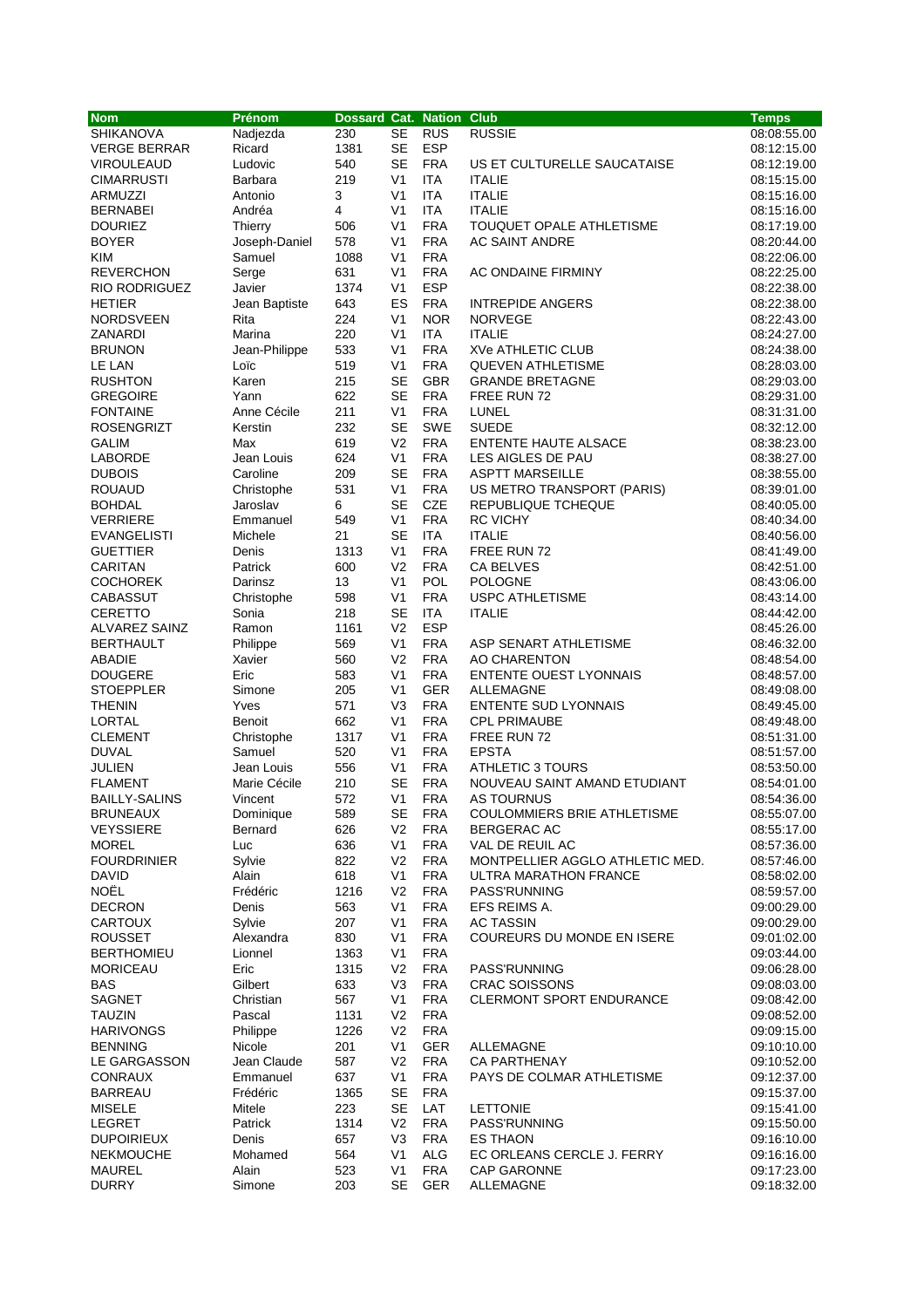| <b>Nom</b>                           | Prénom                   | Dossard Cat. Nation Club |                                  |                          |                                  | <b>Temps</b>               |
|--------------------------------------|--------------------------|--------------------------|----------------------------------|--------------------------|----------------------------------|----------------------------|
| <b>DIEBOLT</b>                       | Jocelyn                  | 1286                     | V <sub>1</sub>                   | <b>FRA</b>               | RILLEUX NATATION                 | 09:20:14.00                |
| <b>SABATINI</b>                      | Tony                     | 1200                     | V <sub>2</sub>                   | <b>ITA</b>               |                                  | 09:20:35.00                |
| <b>FIEVET</b>                        | Damien                   | 1007                     | V <sub>1</sub>                   | <b>FRA</b>               |                                  | 09:20:41.00                |
| LOANNIDIS                            | Panagiotis               | 36                       | <b>SE</b>                        | GRE                      | <b>GRECE</b>                     | 09:21:10.00                |
| <b>VIGIER</b>                        | Marlène                  | 811                      | <b>SE</b>                        | <b>FRA</b>               | YDES ATHLETISME                  | 09:21:17.00                |
| <b>SARGES</b>                        | Michaël                  | 1394                     | <b>SE</b>                        | <b>FRA</b>               | YDES ATHLE UFOLEP                | 09:21:17.00                |
| <b>STEPHAN</b>                       | Yann                     | 1193                     | <b>SE</b><br>V <sub>1</sub>      | <b>FRA</b><br><b>FRA</b> | QUIMPER FOOTING LOISIR           | 09:21:17.00                |
| <b>BOYER</b><br><b>BONNAUD</b>       | Jean Hugues<br>Françoise | 614<br>833               | V <sub>2</sub>                   | <b>FRA</b>               | VAL DE REUIL AC<br>DRAGUIGNAN UC | 09:21:17.00<br>09:22:13.00 |
| VUILLEMENOT                          | Roland                   | 640                      | V <sub>3</sub>                   | <b>FRA</b>               | ULTRA MARATHON FRANCE            | 09:22:46.00                |
| <b>ESCOBEDO</b>                      | Laurent                  | 1125                     | V <sub>1</sub>                   | <b>FRA</b>               | <b>ENDURANCE SHOP HAGUENAU</b>   | 09:24:01.00                |
| ARDZIJAUSKAS                         | Aidas                    | 2                        | V <sub>1</sub>                   | LIT.                     | <b>LITHUANIE</b>                 | 09:24:57.00                |
| <b>HERTOUT</b>                       | Patrick                  | 1398                     | V <sub>2</sub>                   | <b>FRA</b>               |                                  | 09:25:10.00                |
| <b>VERTINO</b>                       | Camille                  | 551                      | V <sub>1</sub>                   | <b>FRA</b>               | LB CHATEAUROUX                   | 09:25:53.00                |
| <b>CHARPENTIER</b>                   | Gilles                   | 518                      | V <sub>1</sub>                   | <b>FRA</b>               | US METRO TRANSPORT (PARIS)       | 09:27:29.00                |
| <b>TRICOT</b>                        | Laurent                  | 1342                     | <b>SE</b>                        | <b>FRA</b>               |                                  | 09:27:44.00                |
| <b>STAELENS</b>                      | Thierry                  | 649                      | V <sub>1</sub>                   | <b>FRA</b>               | <b>SPN VERNON</b>                | 09:27:45.00                |
| <b>ISAERT</b>                        | Patrick                  | 1060                     | V <sub>1</sub>                   | <b>FRA</b>               | PASS'RUNNING                     | 09:29:18.00                |
| TIXIER                               | Bertrand                 | 591                      | <b>SE</b>                        | <b>FRA</b>               | LB CHATEAUROUX                   | 09:29:43.00                |
| <b>RIVES</b>                         | Max                      | 1126                     | V <sub>2</sub>                   | <b>FRA</b>               |                                  | 09:29:43.00                |
| GALLOU                               | Philippe                 | 599                      | V <sub>2</sub>                   | <b>FRA</b>               | CO SAVIGNY SUR ORGE              | 09:30:34.00                |
| <b>GRASSET</b>                       | Alain                    | 628                      | V3                               | <b>FRA</b>               | <b>17 SOUPAPES</b>               | 09:31:11.00                |
| <b>RAYNAUD</b>                       | Chantal                  | 827                      | V <sub>2</sub>                   | <b>FRA</b>               | <b>RC VICHY</b>                  | 09:31:24.00                |
| <b>PITOT</b>                         | Pierre                   | 528                      | <b>SE</b>                        | <b>FRA</b>               | <b>EA CENTRE ISERE</b>           | 09:32:52.00                |
| DA CUNHA                             | Manuel                   | 513                      | <b>SE</b>                        | <b>FRA</b>               | NEUILLY PLAISANCE SPORTS         | 09:33:48.00                |
| <b>DUPONT</b>                        | Teddy                    | 1316                     | <b>SE</b>                        | <b>FRA</b>               | FREE RUN 72                      | 09:33:55.00                |
| <b>GOUZERCH</b>                      | Vincent                  | 632                      | V <sub>1</sub>                   | <b>FRA</b>               | <b>ATHLE NIMES 30</b>            | 09:35:26.00                |
| <b>GARCIA TERUEL</b>                 | Roberto                  | 1160<br>1042             | <b>SE</b><br>V <sub>1</sub>      | <b>ESP</b><br><b>FRA</b> |                                  | 09:35:43.00                |
| <b>MENAUT</b><br><b>BENGUELLA</b>    | Richard<br>Nour Eddine   | 1130                     | V <sub>2</sub>                   | <b>FRA</b>               | <b>CA MORCENX</b>                | 09:36:06.00<br>09:36:43.00 |
| <b>DOURNES</b>                       | Julien                   | 621                      | <b>SE</b>                        | <b>FRA</b>               | TEAM 12                          | 09:37:42.00                |
| GADY                                 | Christophe               | 1005                     | V <sub>1</sub>                   | <b>FRA</b>               |                                  | 09:39:10.00                |
| LAMBERT                              | Jean Pierre              | 1291                     | V <sub>2</sub>                   | <b>FRA</b>               | PASS'RUNNING                     | 09:39:40.00                |
| <b>DUBOURDIEU</b>                    | Guilhen                  | 1053                     | <b>SE</b>                        | <b>FRA</b>               |                                  | 09:39:52.00                |
| <b>LEDOUX</b>                        | Christophe               | 566                      | V <sub>1</sub>                   | <b>FRA</b>               | A SUD ARDECHE DRÔME              | 09:39:52.00                |
| ABASHOVA                             | Héléna                   | 225                      | <b>SE</b>                        | <b>RUS</b>               | <b>RUSSIE</b>                    | 09:41:53.00                |
| <b>ALLAIN</b>                        | Jean Yves                | 1263                     | V <sub>1</sub>                   | <b>FRA</b>               |                                  | 09:41:55.00                |
| <b>DOL</b>                           | Thierry                  | 1082                     | V <sub>1</sub>                   | <b>FRA</b>               |                                  | 09:43:44.00                |
| <b>WALCZAK-CAPELE</b>                | Jérôme                   | 1002                     | V <sub>1</sub>                   | <b>FRA</b>               | <b>FRONT RUNNERS PARIS</b>       | 09:44:20.00                |
| <b>DUTARTE</b>                       | Guy                      | 1332                     | V <sub>2</sub>                   | <b>FRA</b>               | AS LES CIGOGNES                  | 09:44:48.00                |
| <b>THIESSE</b>                       | Bernard                  | 1376                     | V <sub>3</sub>                   | <b>FRA</b>               |                                  | 09:44:50.00                |
| <b>LECONTE</b>                       | Denis                    | 538                      | V <sub>2</sub>                   | <b>FRA</b>               | US O CHELLES                     | 09:45:14.00                |
| <b>CHAROLAIS</b>                     | David                    | 646                      | <b>SE</b>                        | <b>FRA</b>               | <b>ASPTT ANNECY</b>              | 09:46:16.00                |
| <b>FERREIRA</b>                      | Maria                    | 829                      | V <sub>1</sub>                   | <b>FRA</b>               | <b>USPC ATHLETISME</b>           | 09:47:54.00                |
| FOUNDLING-HAWKER Heather             |                          | 1574                     | V <sub>1</sub>                   | <b>GBR</b>               |                                  | 09:48:01.00                |
| <b>PION</b>                          | Jean Michel              | 1027                     | V <sub>2</sub>                   | <b>FRA</b>               | MILLE PATTES BUXEROLLES          | 09:48:10.00                |
| <b>GAULT</b>                         | Steeve                   | 539                      | ES                               | <b>FRA</b><br><b>FRA</b> | AS ST SYLVAIN D'ANJOU            | 09:48:24.00                |
| TOURNOUR<br>PREGO                    | Franck<br><b>Nicolas</b> | 1377<br>1016             | V <sub>2</sub><br>V <sub>1</sub> | <b>FRA</b>               |                                  | 09:48:39.00<br>09:48:43.00 |
| <b>GONCALVES</b>                     | Manuel                   | 1120                     | V <sub>1</sub>                   | <b>FRA</b>               |                                  | 09:49:00.00                |
| <b>SALIBUR</b>                       | Flavien                  | 615                      | <b>SE</b>                        | <b>FRA</b>               | PIERREFITTE MULTI ATHLON         | 09:49:27.00                |
| <b>BRISHOUAL</b>                     | Martine                  | 826                      | V <sub>3</sub>                   | <b>FRA</b>               | AC LA CHAPELLE SUR ERDRE         | 09:50:00.00                |
| <b>CHARRIER</b>                      | Noël                     | 1222                     | V <sub>1</sub>                   | <b>FRA</b>               | <b>AKRO BITUME</b>               | 09:50:04.00                |
| <b>KOSYK</b>                         | Oleksander               | 33                       | V <sub>1</sub>                   | <b>UKR</b>               | <b>UKRAINE</b>                   | 09:50:21.00                |
| <b>PRINET</b>                        | Franck                   | 597                      | <b>SE</b>                        | <b>FRA</b>               | <b>USPC ATHLETISME</b>           | 09:53:39.00                |
| LE MONS                              | Michel                   | 666                      | V <sub>2</sub>                   | <b>FRA</b>               | <b>HERBAUGES ATHLE CLUB</b>      | 09:54:35.00                |
| ERNY                                 | Guillaume                | 1282                     | <b>SE</b>                        | <b>FRA</b>               | CA PERIGUEUX TRIATHLON           | 09:55:20.00                |
| <b>POIRIER</b>                       | Alain                    | 1072                     | V <sub>1</sub>                   | <b>FRA</b>               |                                  | 09:55:33.00                |
| <b>DELQUIE</b>                       | Jean Christophe          | 1388                     | V <sub>1</sub>                   | <b>FRA</b>               | LES GLOBES TROTTEURS             | 09:56:34.00                |
| <b>BRAUN</b>                         | Marion                   | 202                      | V <sub>2</sub>                   | <b>GER</b>               | ALLEMAGNE                        | 09:56:37.00                |
| <b>BENZAKOUR</b>                     | Amal                     | 1150                     | V <sub>2</sub>                   | <b>MAR</b>               |                                  | 09:56:58.00                |
| <b>BUSQUERES</b>                     | Jean-Bernard             | 517                      | V <sub>3</sub>                   | <b>FRA</b>               | AS AGNETZ AT                     | 09:57:02.00                |
| <b>BODIN</b>                         | Anthony                  | 1267                     | V <sub>1</sub>                   | <b>FRA</b>               |                                  | 09:58:00.00                |
| MOYNOT-MANTEL                        | Cécile                   | 212                      | <b>SE</b>                        | <b>FRA</b>               | <b>SR OBERNAIS</b>               | 09:58:33.00                |
| QUERCRON                             | Valérie                  | 817                      | V <sub>1</sub>                   | <b>FRA</b>               | ATHLETIC SUD VENDEE              | 09:58:39.00                |
| <b>CHOLEZ</b>                        | David                    | 516                      | V <sub>1</sub>                   | <b>FRA</b>               | ULTRA MARATHON FRANCE            | 09:58:59.00                |
| <b>DELLA VALLE</b><br><b>DUFRAIX</b> | Simone<br>Patrick        | 1195<br>1301             | <b>SE</b><br>V <sub>2</sub>      | <b>ITA</b><br><b>FRA</b> |                                  | 09:58:59.00<br>09:59:00.00 |
| <b>DUPERRET</b>                      | Jacques                  | 1069                     | V1                               | <b>FRA</b>               |                                  | 09:59:12.00                |
|                                      |                          |                          |                                  |                          |                                  |                            |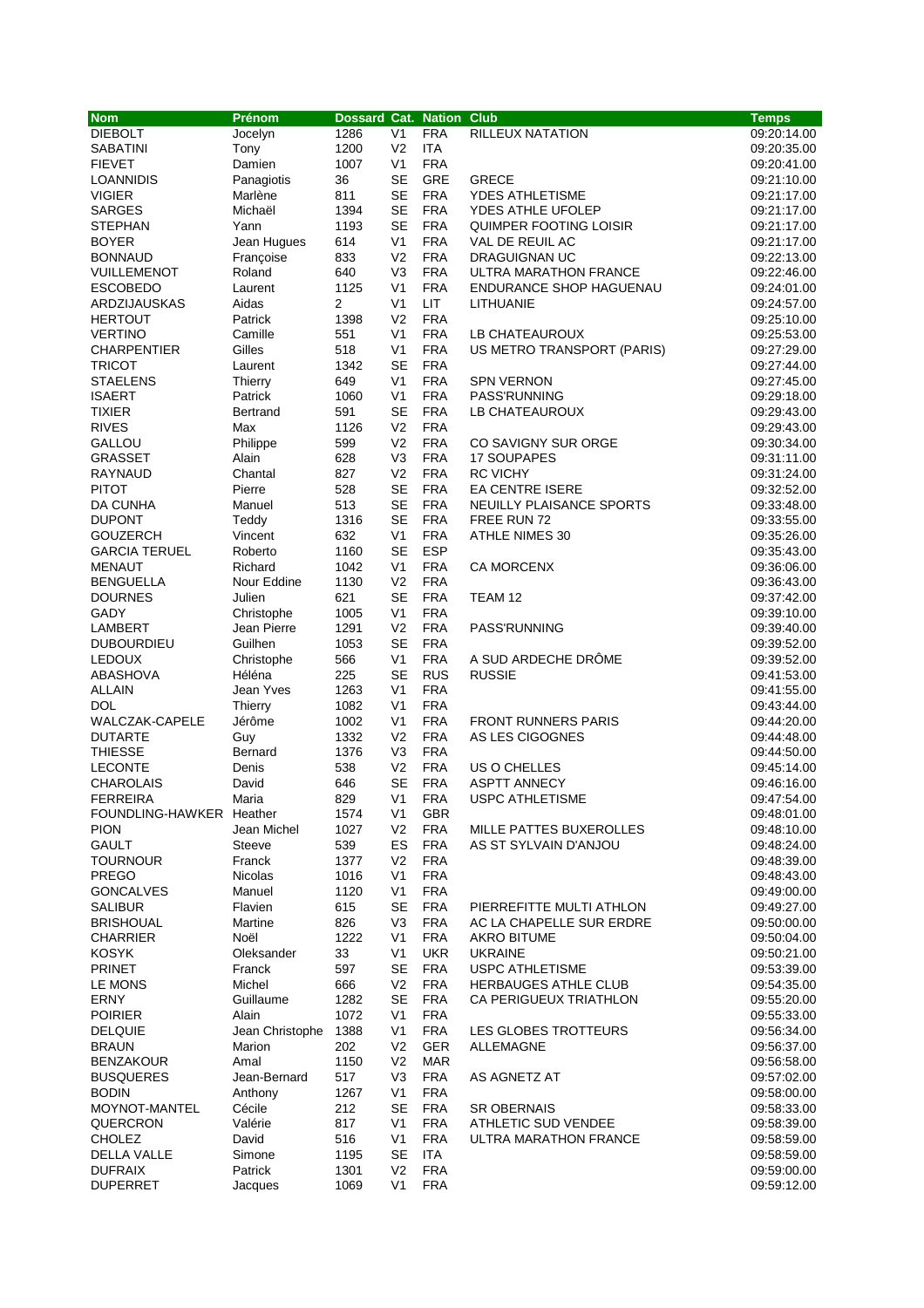| <b>Nom</b>             | Prénom          | <b>Dossard Cat. Nation Club</b> |                |            |                                  | <b>Temps</b> |
|------------------------|-----------------|---------------------------------|----------------|------------|----------------------------------|--------------|
| ANDRADE                | Chantal         | 809                             | V <sub>1</sub> | <b>FRA</b> | ULTRA MARATHON FRANCE            | 09:59:26.00  |
| <b>HERMIER</b>         | Stéphane        | 670                             | V <sub>1</sub> | <b>FRA</b> | US ROISSY EN BRIE                | 09:59:30.00  |
| <b>DUFOURMANTELLE</b>  | Thierry         | 514                             | V <sub>1</sub> | <b>FRA</b> | UA GUJAN MESTRAS                 | 09:59:42.00  |
| <b>PAGES</b>           | Alain           | 627                             | V <sub>1</sub> | <b>FRA</b> | STADE VILLENEUVE SUR LOT         | 10:00:33.00  |
| <b>FRAVALO</b>         | Alexandre       | 644                             | V <sub>1</sub> | <b>FRA</b> | <b>ATHLETIC 3 TOURS</b>          | 10:03:25.00  |
| <b>BOUVET</b>          | Tristan         | 1023                            | V <sub>1</sub> | <b>FRA</b> | <b>BLAGNAC SC</b>                | 10:04:16.00  |
| <b>PARIS</b>           | Christian       | 1407                            | V <sub>2</sub> | <b>FRA</b> |                                  | 10:05:29.00  |
| <b>SERANI</b>          | Laurent         | 659                             | V <sub>1</sub> | <b>FRA</b> | BORDEAUX ATHLE.                  | 10:06:55.00  |
| <b>SAVIGNY</b>         | Dave            | 1203                            | <b>SE</b>      | <b>FRA</b> |                                  | 10:09:01.00  |
| MAYONNADE              | Christine       | 828                             | V <sub>1</sub> | <b>FRA</b> | STADE LANGONNAIS ATHLETISME      | 10:09:27.00  |
| <b>FERREIRA</b>        | Manuel          | 623                             | V <sub>1</sub> | <b>FRA</b> | STADE MONT DE MARSAN             | 10:09:27.00  |
| <b>DECLERCQ</b>        | <b>Brigitte</b> | 821                             | V <sub>2</sub> | <b>FRA</b> | LEMAN ATHLETIC CLUB              | 10:10:14.00  |
| VEE                    | Jean            | 611                             | <b>SE</b>      | <b>FRA</b> | AC SAINT BENOIT                  | 10:11:17.00  |
| <b>LESCURE</b>         | Stéphane        | 1261                            | V <sub>1</sub> | <b>FRA</b> | BERGERAC ATHLETIQUE CLUB         | 10:12:04.00  |
| <b>MARY</b>            | Frédéric        | 1202                            | V <sub>1</sub> | <b>FRA</b> | <b>TEAN ENDURANCE SARCEY 52</b>  | 10:13:56.00  |
| VEAUX                  | Franck          | 1181                            | V <sub>1</sub> | <b>FRA</b> |                                  | 10:14:09.00  |
| LAFAYE                 | Christophe      | 1307                            | V <sub>1</sub> | <b>FRA</b> | CA PERIGUEUX TRIATHLON           | 10:14:29.00  |
| <b>GURDAK</b>          | Jacques         | 1198                            | V <sub>3</sub> | <b>FRA</b> | <b>SPIRIDON MILLAU</b>           | 10:15:10.00  |
| DA SILVA               | Alfred          | 1176                            | V <sub>1</sub> | <b>FRA</b> |                                  | 10:17:28.00  |
| <b>HEDOUIN</b>         | Romuald         | 1294                            | <b>SE</b>      | <b>FRA</b> |                                  | 10:18:26.00  |
| <b>DESSIEN</b>         | Jean Sébastien  | 604                             | V <sub>1</sub> | <b>FRA</b> | <b>ACN ANDUZE</b>                | 10:18:53.00  |
| MARSAULT               | François        | 1064                            | V <sub>2</sub> | <b>FRA</b> | <b>SPIRIDON CRECHOIS</b>         | 10:19:12.00  |
| <b>MOURNE</b>          | Loïc            | 1328                            | V <sub>1</sub> | <b>FRA</b> | <b>SANOFI TRIATHLON</b>          | 10:19:25.00  |
| <b>BEURRIER</b>        | Pascal          | 545                             | V <sub>1</sub> | <b>FRA</b> | <b>RC VICHY</b>                  | 10:20:03.00  |
| <b>ROY</b>             | Jean Loup       | 1253                            | V <sub>2</sub> | <b>FRA</b> | PASS'RUNNING                     | 10:20:26.00  |
| DERET                  | Bernard         | 1238                            | V <sub>2</sub> | <b>FRA</b> |                                  | 10:21:42.00  |
| <b>CLAR</b>            | Mathieu         | 525                             | V <sub>1</sub> | <b>FRA</b> | ENTENTE GRAND MULHOUSE ATHLE     | 10:22:19.00  |
| <b>GEORGER</b>         | Jean François   | 1035                            | <b>SE</b>      | <b>FRA</b> |                                  | 10:22:45.00  |
| <b>BERTHON</b>         | Yves            | 594                             | V <sub>2</sub> | <b>FRA</b> | <b>USPC ATHLETISME</b>           | 10:23:09.00  |
| <b>LEGROS</b>          | Jean Marc       | 1110                            | V <sub>2</sub> | <b>FRA</b> |                                  | 10:24:25.00  |
| <b>FLAMARY-HELLIOT</b> | Alexandre       | 1320                            | V <sub>1</sub> | <b>FRA</b> | <b>CHAMPAGNE TRIATHLON VITRY</b> | 10:24:45.00  |
| DANGER                 | Joël            | 576                             | V <sub>2</sub> | <b>FRA</b> | SAINTE MAURE AC                  | 10:25:22.00  |
| <b>MARSURA</b>         | Michelle        | 805                             | V <sub>2</sub> | <b>FRA</b> | <b>RC VICHY</b>                  | 10:26:21.00  |
| <b>FABROL</b>          | André           | 554                             | V <sub>2</sub> | <b>FRA</b> | <b>MC NIMES</b>                  | 10:26:34.00  |
| CABASSUT               | Rosalie         | 825                             | V <sub>1</sub> | <b>FRA</b> | <b>USPC ATHLETISME</b>           | 10:27:07.00  |
| <b>GENDRONNEAU</b>     | Luc             | 612                             | V <sub>2</sub> | <b>FRA</b> | <b>ATHLETIC SUD VENDEE</b>       | 10:28:12.00  |
| <b>POMMEY</b>          | Isabelle        | 807                             | V <sub>1</sub> | <b>FRA</b> | ENTENTE CHALON/SAONE ATHLE.      | 10:28:44.00  |
| VAILLANT               | Pol             | 1243                            | V <sub>2</sub> | <b>FRA</b> |                                  | 10:30:25.00  |
| <b>JANKOWSKI</b>       | <b>Bruno</b>    | 1297                            | V <sub>2</sub> | <b>FRA</b> | <b>JOGGING VALENCIENNES</b>      | 10:31:19.00  |
| <b>SIMON</b>           | Michel          | 1127                            | V <sub>2</sub> | <b>FRA</b> | PASS'RUNNING                     | 10:31:40.00  |
| VASSAL                 | Guy             | 1350                            | V <sub>2</sub> | <b>FRA</b> | <b>ELAN LAMBESCAIN</b>           | 10:32:17.00  |
| LAMARQUE               | Jean Claude     | 1217                            | V <sub>3</sub> | <b>FRA</b> | ADOUR PYRENEES ATHLETISME 65     | 10:33:23.00  |
| <b>BRECHOIRE</b>       | Jean Marc       | 638                             | V <sub>1</sub> | <b>FRA</b> | US AIGREFEUILLE ATHLETISME       | 10:33:29.00  |
| POLLESEL               | Philippe        | 1277                            | V <sub>1</sub> | <b>FRA</b> | SPIRIDON PERIGORD POURPRE        | 10:34:16.00  |
| <b>HEURTAULT</b>       | Marc            | 1409                            | V <sub>3</sub> | <b>FRA</b> | LES KEKES DU BOCAGE              | 10:35:17.00  |
| MAILLET                | SYLVAIN         | 570                             | V <sub>1</sub> | <b>FRA</b> | ATHLETIC SUD VENDEE              | 10:36:04.00  |
| <b>DONDAINAS</b>       | Alain           | 1178                            | V <sub>1</sub> | <b>FRA</b> |                                  | 10:36:52.00  |
| <b>BOUBAKEUR</b>       | Jimmy           | 1048                            | V <sub>1</sub> | <b>FRA</b> | <b>SCAP CADAUJAC</b>             | 10:37:21.00  |
| <b>POULET</b>          | Jean Luc        | 1054                            | V <sub>2</sub> | <b>FRA</b> | COURIR AU MONT DES CATS          | 10:38:08.00  |
| MILLET                 | François        | 1038                            | <b>SE</b>      | <b>FRA</b> |                                  | 10:38:19.00  |
| <b>MACOMBE</b>         | Paul            | 1089                            | V <sub>2</sub> | <b>FRA</b> |                                  | 10:38:27.00  |
| <b>GARCIA TERUEL</b>   | Jésus           | 1159                            | V <sub>1</sub> | <b>ESP</b> |                                  | 10:38:27.00  |
| <b>BERTHELOT</b>       | Pascal          | 1174                            | V <sub>2</sub> | <b>FRA</b> |                                  | 10:38:43.00  |
| HARDY                  | Sébastien       | 1041                            | SE             | <b>FRA</b> | <b>FRONT RUNNERS PARIS</b>       | 10:38:58.00  |
| COSIO                  | Christophe      | 1009                            | <b>SE</b>      | <b>FRA</b> | <b>FRONT RUNNERS PARIS</b>       | 10:38:58.00  |
| PALLARUELO             | Gilles          | 1190                            | V <sub>2</sub> | <b>FRA</b> | LES KEKES DU BOCAGE              | 10:39:39.00  |
| JUANEDA                | Philippe        | 1105                            | V <sub>1</sub> | <b>FRA</b> |                                  | 10:40:27.00  |
| <b>CAHUZAC</b>         | Philippe        | 1136                            | V <sub>1</sub> | <b>FRA</b> |                                  | 10:40:27.00  |
| <b>MARION</b>          | Jean-Christophe | 515                             | V <sub>1</sub> | <b>FRA</b> | SENART COMBS BRIE ATHLE          | 10:42:59.00  |
| SOYER                  | Dominique       | 1250                            | V <sub>2</sub> | <b>FRA</b> | <b>ES BLANQUEFORT</b>            | 10:44:31.00  |
| <b>FRISON</b>          | Frédéric        | 1345                            | V <sub>1</sub> | <b>FRA</b> |                                  | 10:44:31.00  |
| <b>VADOT</b>           | Jean Claude     | 1165                            | V <sub>2</sub> | <b>FRA</b> |                                  | 10:46:06.00  |
| CARON                  | Fabrice         | 1212                            | V <sub>1</sub> | <b>FRA</b> | PASS'RUNNING                     | 10:46:10.00  |
| <b>SYLVESTRE</b>       | Hervé           | 1343                            | V <sub>1</sub> | <b>FRA</b> |                                  | 10:46:45.00  |
| <b>ARSICAUD</b>        | Claude          | 1078                            | V <sub>2</sub> | <b>FRA</b> |                                  | 10:46:52.00  |
| <b>LATUILIERE</b>      | Didier          | 1018                            | V <sub>1</sub> | <b>FRA</b> | <b>FRONT RUNNERS PARIS</b>       | 10:47:22.00  |
| <b>DARTHOUT</b>        | Georges         | 616                             | V <sub>2</sub> | <b>FRA</b> | ASA DU BERRY                     | 10:48:16.00  |
| <b>BERTHELIER</b>      | Pascal          | 1051                            | V <sub>2</sub> | <b>FRA</b> |                                  | 10:49:40.00  |
| <b>MARTIN</b>          | Georges         | 1001                            | V <sub>1</sub> | <b>FRA</b> |                                  | 10:50:22.00  |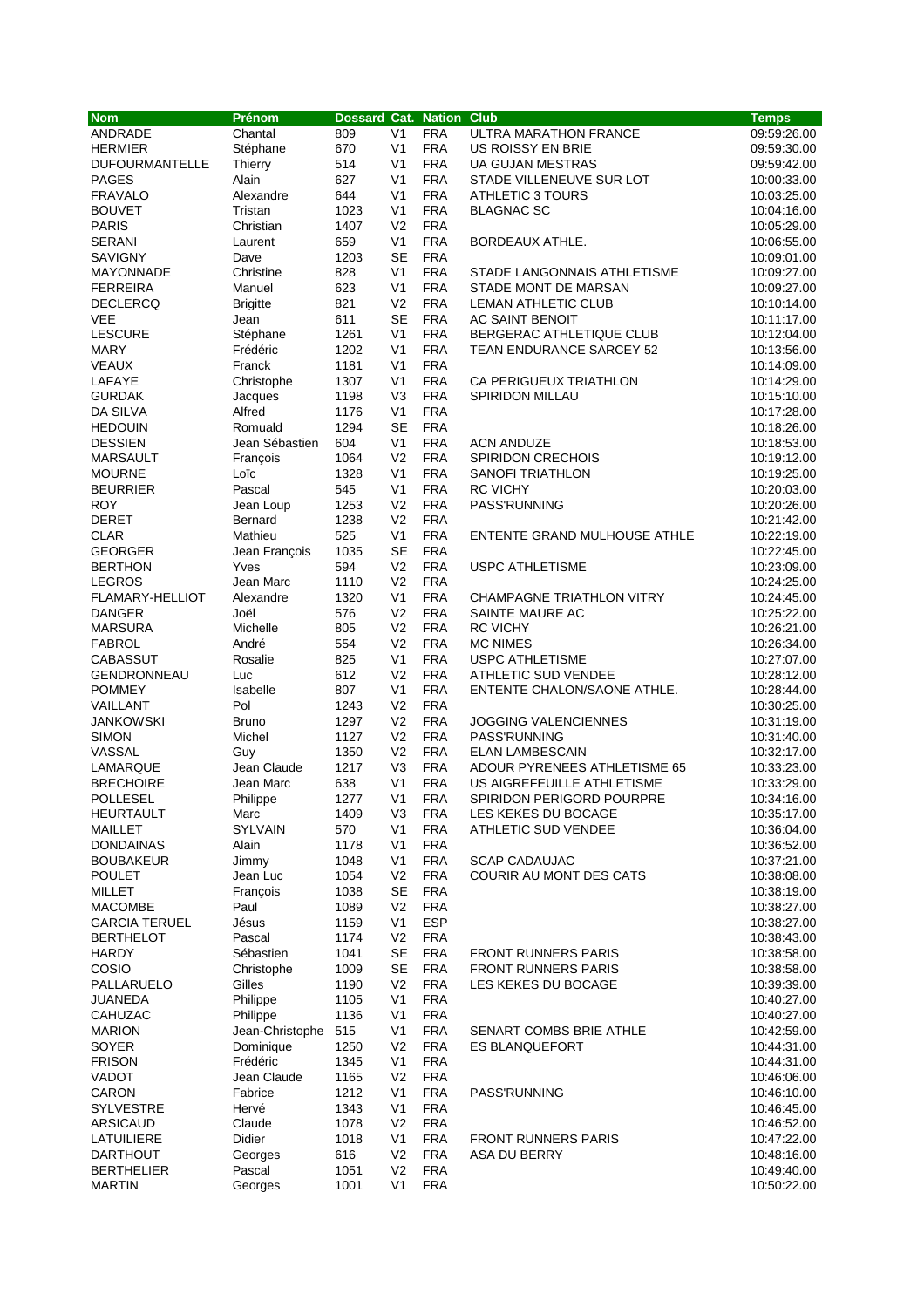| <b>Nom</b>         | Prénom        | <b>Dossard Cat. Nation Club</b> |                |            |                                 | <b>Temps</b> |
|--------------------|---------------|---------------------------------|----------------|------------|---------------------------------|--------------|
| <b>CHRISOSTOME</b> | Thierry       | 1241                            | V <sub>1</sub> | <b>FRA</b> |                                 | 10:51:05.00  |
| MATHIEU            | Stéphane      | 1375                            | V <sub>1</sub> | <b>FRA</b> | LES KEKES DU BOCAGE             | 10:51:12.00  |
| <b>AULNETTE</b>    | Bernard       | 1312                            | V <sub>2</sub> | <b>FRA</b> |                                 | 10:52:06.00  |
| <b>FERREIRA</b>    | Nadia         | 1554                            | V <sub>1</sub> | <b>FRA</b> |                                 | 10:52:08.00  |
| <b>BOULON</b>      | Frédéric      | 1043                            | V <sub>1</sub> | <b>FRA</b> | <b>FRONT RUNNERS PARIS</b>      | 10:53:21.00  |
| <b>DUCOURNAU</b>   | Christophe    | 1276                            | V <sub>1</sub> | <b>FRA</b> | <b>ACSL ANDERNOS TRIATHLON</b>  | 10:53:48.00  |
| <b>DURAND</b>      | Yvan          | 1095                            | V <sub>1</sub> | <b>FRA</b> |                                 | 10:53:53.00  |
| <b>GARIMA</b>      | Luc           | 1052                            | V <sub>1</sub> | <b>FRA</b> | SEMUR ATHLETISME AVENTURE       | 10:54:01.00  |
| <b>BOIZET</b>      | <b>Bruno</b>  | 558                             | V <sub>1</sub> | <b>FRA</b> | <b>ES SUCY EN BRIE</b>          | 10:54:08.00  |
| <b>DUFFOUR</b>     | <b>DIDIER</b> | 1151                            | V <sub>1</sub> | <b>FRA</b> |                                 | 10:54:44.00  |
| <b>GOMBERT</b>     | Eric          | 1050                            | V <sub>2</sub> | <b>FRA</b> |                                 | 10:55:01.00  |
| DAL CORSO          | Christian     | 1201                            | V <sub>1</sub> | <b>FRA</b> | <b>ASTROPODE</b>                | 10:55:23.00  |
| DA CRUZ            | Luc           | 1134                            | V <sub>1</sub> | <b>FRA</b> | <b>FOULEES DES LORIOTS</b>      | 10:55:24.00  |
| <b>BILORE</b>      | Emmanuel      | 1163                            | <b>SE</b>      | <b>FRA</b> | <b>GAS SAUJONNAISES</b>         | 10:55:52.00  |
| <b>GILBERTAS</b>   | Patrick       | 507                             | V <sub>1</sub> | <b>FRA</b> | GA HAUT SAONOIS (FC)            | 10:56:01.00  |
| <b>DESCAMPS</b>    | Régis         | 1385                            | V <sub>1</sub> | <b>FRA</b> |                                 | 10:56:10.00  |
| <b>MIGNON</b>      | Stéphane      | 1254                            | V <sub>1</sub> | <b>FRA</b> |                                 | 10:57:25.00  |
| <b>CHASTANG</b>    | Jean Pierre   | 647                             | V <sub>2</sub> | <b>FRA</b> | <b>US ROISSY EN BRIE</b>        | 10:58:01.00  |
| <b>CHELTOWSKI</b>  | Christine     | 808                             | V <sub>2</sub> | <b>FRA</b> | <b>YDES ATHLETISME</b>          | 10:58:31.00  |
| <b>MARTIN</b>      | Jean Jacques  | 665                             | V <sub>2</sub> | <b>FRA</b> | LEYRENNE AC                     | 10:58:38.00  |
| <b>FERREIRA</b>    | Jean Charles  | 1022                            | V <sub>2</sub> | <b>FRA</b> |                                 | 10:58:51.00  |
| <b>GOREAU</b>      | Jean          | 607                             | V <sub>3</sub> | <b>FRA</b> | <b>ENTENTE SEVRE</b>            | 10:58:55.00  |
| LEFEBVRE           | Laurent       | 1247                            | V <sub>1</sub> | <b>FRA</b> |                                 | 10:58:58.00  |
| <b>AUBERT</b>      | Richard       | 1140                            | V <sub>2</sub> | <b>FRA</b> | <b>BUSSY RUNNING</b>            | 10:59:49.00  |
| LOURENCO           | Ana           | 804                             | V <sub>2</sub> | <b>FRA</b> | ANNECY HAUTE SAVOIE ATHLE.      | 11:04:19.00  |
| <b>ROBIN</b>       | Christian     | 1187                            | V <sub>2</sub> | <b>FRA</b> | <b>SAIGUEDE VELO</b>            | 11:04:29.00  |
| <b>COHADE</b>      | Laurent       | 1274                            | V <sub>1</sub> | <b>FRA</b> | AS ROMAGNAT                     | 11:04:42.00  |
| <b>PIZON</b>       | Louis Pierre  | 584                             | V <sub>2</sub> | <b>FRA</b> | ATHLETIC SUD VENDEE             | 11:05:39.00  |
| LAYRE              | Jacques       | 1232                            | V <sub>3</sub> | <b>FRA</b> |                                 | 11:05:53.00  |
| <b>MARTIN</b>      | Philippe      | 1142                            | V <sub>1</sub> | <b>FRA</b> |                                 | 11:09:25.00  |
| QUERCRON           | Jean Charles  | 568                             | V <sub>1</sub> | <b>FRA</b> | <b>ATHLETIC SUD VENDEE</b>      | 11:09:49.00  |
| <b>GATEFOIN</b>    | Jean Philippe | 1015                            | V <sub>2</sub> | <b>FRA</b> |                                 | 11:09:52.00  |
| <b>CHATAIGNIER</b> | Rémi          | 1024                            | V <sub>2</sub> | <b>FRA</b> |                                 | 11:11:18.00  |
| <b>MAUMEGE</b>     | Patrice       | 1311                            | V <sub>2</sub> | <b>FRA</b> | <b>KM42</b>                     | 11:12:44.00  |
| <b>JEANNESSON</b>  | Eric          | 1119                            | V <sub>2</sub> | <b>FRA</b> | <b>ATHLETIC BELAIR CLUB</b>     | 11:14:54.00  |
| <b>COULON</b>      | Hervé         | 609                             | V <sub>1</sub> | <b>FRA</b> | OLYMPIQUE AIRE SUR LA LYS       | 11:14:59.00  |
| ORGERIT            | Michel        | 577                             | V <sub>2</sub> | <b>FRA</b> | ATHLETIC SUD VENDEE             | 11:16:10.00  |
| <b>LICENZIATO</b>  | Frédéric      | 1360                            | <b>SE</b>      | <b>FRA</b> |                                 | 11:19:03.00  |
| <b>MOROS</b>       | Monique       | 802                             | V3             | <b>FRA</b> | <b>ES SUCY EN BRIE</b>          | 11:19:29.00  |
| <b>TURPAUD</b>     | André         | 1353                            | V3             | <b>FRA</b> | <b>KEKES DU BOCAGE</b>          | 11:21:20.00  |
| <b>GOUSSET</b>     | Jonathan      | 1404                            | <b>SE</b>      | <b>FRA</b> |                                 | 11:23:15.00  |
| CAVALLARO          | Ottavio       | 1262                            | V <sub>2</sub> | <b>FRA</b> |                                 | 11:24:09.00  |
| MELLAH             | Soli          | 1173                            | V <sub>1</sub> | <b>FRA</b> | <b>SCAP CADAUJAC</b>            | 11:25:48.00  |
| <b>CHAMBIN</b>     | Daniel        | 1144                            | V <sub>3</sub> | <b>FRA</b> | <b>ACR DIJON</b>                | 11:26:53.00  |
| <b>PIGNY</b>       | André         | 565                             | V <sub>2</sub> | <b>FRA</b> | <b>GIEN ATHLE MARATHON</b>      | 11:26:59.00  |
| CASTIGLION         | Michel        | 669                             | V <sub>1</sub> | <b>FRA</b> | <b>CLERMONT SPORT ENDURANCE</b> | 11:27:51.00  |
| <b>HIRSINGER</b>   | Christian     | 1061                            | V <sub>3</sub> | <b>FRA</b> | UA SOCIETE GENERALE             | 11:27:51.00  |
| EL AZZI            | Antoine       | 1100                            | SE             | LIB        | <b>FRONT RUNNERS PARIS</b>      | 11:28:09.00  |
| <b>DEMONCHY</b>    | Jean François | 1252                            | V <sub>1</sub> | <b>FRA</b> |                                 | 11:29:22.00  |
| <b>ARROYO</b>      | Jean Luc      | 1279                            | V <sub>2</sub> | <b>FRA</b> |                                 | 11:29:58.00  |
| <b>GOUIN</b>       | Stéphane      | 652                             | V <sub>1</sub> | <b>FRA</b> | OC CHATEAUDUN BONNEVAL A        | 11:30:20.00  |
| <b>GRAVOUIL</b>    | Jean          | 1077                            | V <sub>3</sub> | <b>FRA</b> |                                 | 11:30:57.00  |
| <b>FERREIRA</b>    | Manuel        | 593                             | V <sub>2</sub> | <b>FRA</b> | UMS PONTAULT-COMBAULT           | 11:31:14.00  |
| <b>GUERET</b>      | Laurent       | 562                             | V <sub>1</sub> | <b>FRA</b> | US AIGREFEUILLE ATHLETISME      | 11:31:17.00  |
| <b>DUCROCQ</b>     | Patrice       | 1199                            | V <sub>2</sub> | <b>FRA</b> | <b>ASVA SANOFI AVENTIS</b>      | 11:31:48.00  |
| <b>DHALLUIN</b>    | Isabelle      | 1561                            | <b>SE</b>      | <b>FRA</b> | COURIR AU MONT DES CATS         | 11:32:03.00  |
| WULLENS            | Régis         | 1058                            | V <sub>1</sub> | <b>FRA</b> | COURIR AU MONT DES CATS         | 11:32:03.00  |
| NARDELLI           | Didier        | 1208                            | V <sub>2</sub> | <b>FRA</b> | UNION SPORTIVE GAZELEC IF       | 11:32:55.00  |
| <b>NGUYEN</b>      | Jean          | 1036                            | <b>SE</b>      | <b>FRA</b> | <b>FRONT RUNNERS PARIS</b>      | 11:34:14.00  |
| <b>VIDAN</b>       | Ricardo       | 1155                            | V4             | <b>ESP</b> |                                 | 11:35:00.00  |
| <b>VERMOT</b>      | Pascal        | 1008                            | <b>SE</b>      | <b>FRA</b> |                                 | 11:35:17.00  |
| <b>CHAUVE</b>      | Loïc          | 1017                            | V <sub>1</sub> | <b>FRA</b> | <b>FRONT RUNNERS PARIS</b>      | 11:35:17.00  |
| <b>VINCENT</b>     | David         | 1319                            | SE             | <b>FRA</b> | <b>CAHORS TRIATHLON</b>         | 11:35:21.00  |
| <b>LEBRUN</b>      | Jean Charles  | 1327                            | V <sub>1</sub> | <b>FRA</b> |                                 | 11:35:36.00  |
| KESSELLER          | Philippe      | 1287                            | V <sub>3</sub> | <b>FRA</b> |                                 | 11:36:24.00  |
| <b>BASCHINSKI</b>  | Lilian        | 1139                            | <b>SE</b>      | <b>FRA</b> |                                 | 11:36:38.00  |
| <b>TEPPAZ</b>      | Laurent       | 635                             | V <sub>2</sub> | <b>FRA</b> | <b>EA CHAMBERY</b>              | 11:36:47.00  |
| CAROL              | Didier        | 1162                            | V <sub>2</sub> | <b>FRA</b> |                                 | 11:37:18.00  |
| CARUEL             | Bernard       | 1326                            | V3             | <b>FRA</b> | <b>AGNELETS</b>                 | 11:37:21.00  |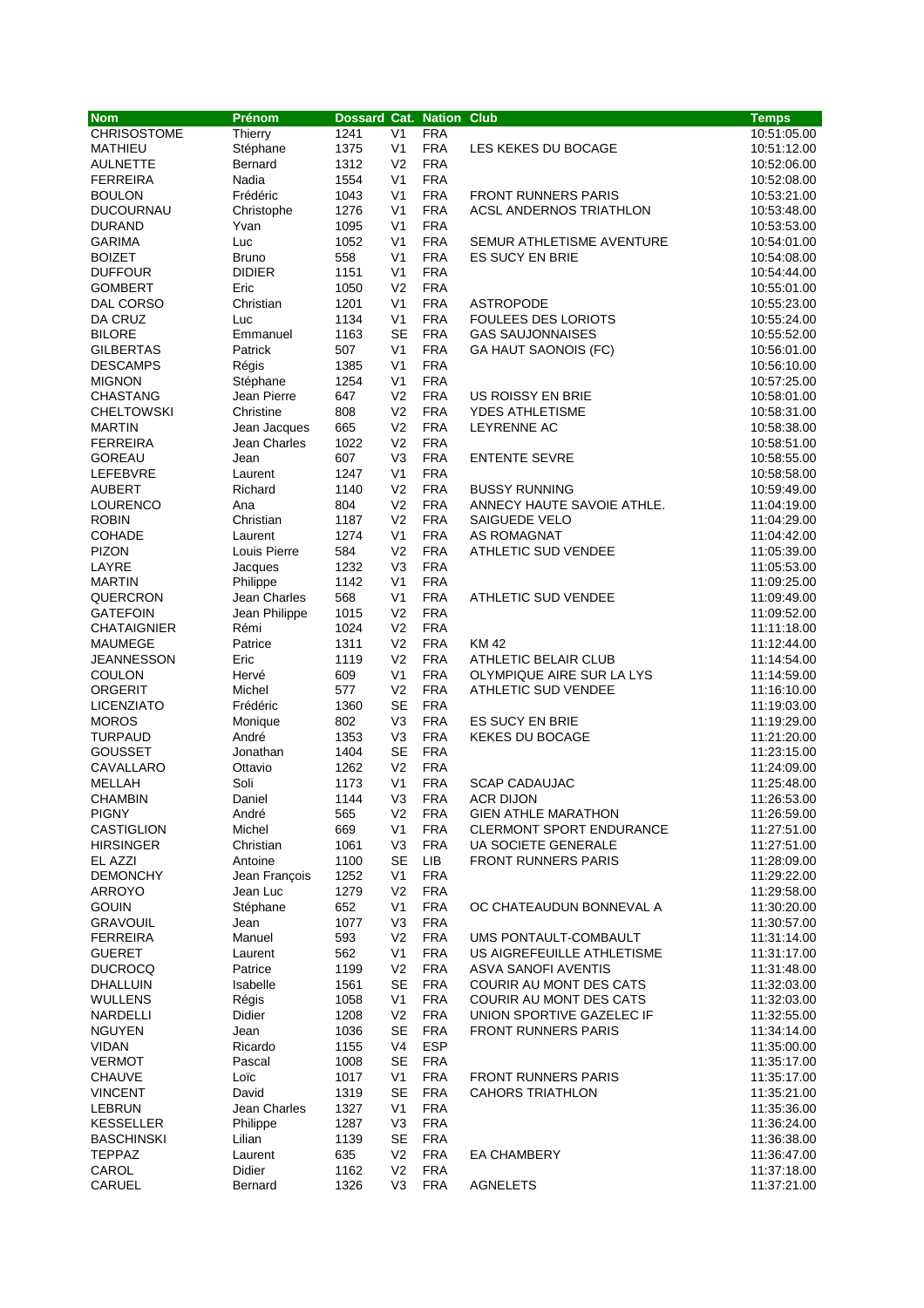| <b>Nom</b>        | Prénom         | Dossard Cat. Nation Club |                |            |                                      | <b>Temps</b> |
|-------------------|----------------|--------------------------|----------------|------------|--------------------------------------|--------------|
| <b>GOCHKARIAN</b> | Soromon        | 1240                     | V <sub>2</sub> | <b>FRA</b> |                                      | 11:38:14.00  |
| <b>GIBIER</b>     | Christian      | 1092                     | V <sub>2</sub> | <b>FRA</b> |                                      | 11:42:10.00  |
| <b>RABUT</b>      | Dominique      | 1046                     | V <sub>1</sub> | <b>FRA</b> |                                      | 11:42:25.00  |
| <b>SEVERE</b>     | Eric           | 574                      | V <sub>1</sub> | <b>FRA</b> | ATHLETIC PONT REAN                   | 11:42:37.00  |
| <b>NEVEU</b>      | Lionel         | 1180                     | V <sub>1</sub> | <b>FRA</b> | FLEP CARRIERES SOUS POISSY           | 11:42:38.00  |
| <b>GIRAUD</b>     | Vincent        | 1188                     | V <sub>1</sub> | <b>FRA</b> | AS BUSSIERE A PIED                   | 11:42:51.00  |
| <b>POISSANT</b>   | <b>Nicolas</b> | 1104                     | V <sub>1</sub> | <b>FRA</b> |                                      | 11:42:51.00  |
| LE BROCH          | Pascal         | 542                      | V <sub>1</sub> | <b>FRA</b> | <b>ES SUCY EN BRIE</b>               | 11:43:51.00  |
| <b>SELLIER</b>    | Bruno          | 1175                     | V <sub>1</sub> | <b>FRA</b> | ASSO LAURETTE FUGAIN                 | 11:43:58.00  |
| <b>TISON</b>      | William        | 1397                     | V <sub>3</sub> | <b>FRA</b> |                                      | 11:44:09.00  |
| KLEIN             | René           | 543                      | V3             | <b>FRA</b> | <b>LIMOGES ATHLE</b>                 | 11:44:14.00  |
| <b>BIZEUL</b>     | Romuald        | 1062                     | <b>SE</b>      | <b>FRA</b> | SCAP CADAUJAC                        | 11:44:46.00  |
| <b>MELET</b>      | Frédéric       | 1362                     | V <sub>2</sub> | <b>FRA</b> |                                      | 11:45:15.00  |
| <b>DONATI</b>     | Jean Frédéric  | 1135                     | V <sub>2</sub> | <b>FRA</b> |                                      | 11:45:32.00  |
| <b>MACHADO</b>    | Immaculée      | 1595                     | V <sub>2</sub> | <b>FRA</b> |                                      | 11:45:33.00  |
| JALIBERT          | Olivier        | 1229                     | V <sub>1</sub> | <b>FRA</b> |                                      | 11:45:48.00  |
| <b>DUBUS</b>      | Fabien         | 1172                     | V <sub>1</sub> | <b>FRA</b> | ENDURANCE 23 LA SOUTERRAINE          | 11:46:21.00  |
| <b>DEHORS</b>     | Didier         | 1270                     | V <sub>1</sub> | <b>FRA</b> | SPIRIDON PERIGORD POURPRE            | 11:46:38.00  |
| <b>BOMPART</b>    | Yves           | 625                      | V <sub>3</sub> | <b>FRA</b> | <b>STADE SAINT GAUDENS</b>           | 11:46:38.00  |
| <b>TERRANOVA</b>  | Philippe       | 1116                     | V <sub>1</sub> | <b>FRA</b> |                                      | 11:46:42.00  |
| <b>BAS</b>        | Rudy           | 1393                     | <b>SE</b>      | <b>FRA</b> |                                      | 11:46:58.00  |
| <b>PROUX</b>      | Pascal         | 1215                     | V <sub>1</sub> | <b>FRA</b> |                                      | 11:47:33.00  |
| <b>PANNETIER</b>  | Dominique      | 814                      | V3             | <b>FRA</b> | US AIGREFEUILLE ATHLETISME           | 11:49:43.00  |
| <b>ROUSSET</b>    | Alain          | 1106                     | V <sub>2</sub> | <b>FRA</b> | EA MOULINS YZEURE AVERMES            | 11:49:51.00  |
| <b>MANCEAUX</b>   | Pierre Marie   | 663                      | V <sub>2</sub> | <b>FRA</b> | EFS REIMS A.                         | 11:50:44.00  |
| CRUCQ             | Dominique      | 1123                     | V <sub>1</sub> | <b>FRA</b> | <b>MC NIMES</b>                      | 11:50:45.00  |
| <b>KARTOCIUS</b>  | Algimantas     | 31                       | V <sub>3</sub> | <b>LIT</b> | LITHUANIE                            | 11:50:46.00  |
| <b>HEUDICOURT</b> | William        | 1030                     | V <sub>3</sub> | <b>FRA</b> |                                      | 11:50:55.00  |
| <b>PIALLOUX</b>   | Franck         | 509                      | V <sub>1</sub> | <b>FRA</b> | TO BE SPORT                          | 11:51:03.00  |
| <b>BREBANT</b>    | Patrick        | 1146                     | V <sub>2</sub> | <b>FRA</b> |                                      | 11:51:06.00  |
| <b>REBOLLO</b>    | Christian      | 1349                     | V <sub>2</sub> | <b>FRA</b> | ATHLETIC COEUR DE FOND               | 11:51:47.00  |
| LEAUTE            | Benjamin       | 653                      | <b>SE</b>      | <b>FRA</b> | LILLE METROPOLE ATHLETISME           | 11:52:36.00  |
| ANDRAUD           | Philippe       | 1396                     | <b>SE</b>      | <b>FRA</b> |                                      | 11:52:44.00  |
| <b>JACQUET</b>    | Jean Jacques   | 524                      | V <sub>2</sub> | <b>FRA</b> | <b>USM MALAKOFF</b>                  | 11:52:55.00  |
| DAVEAU            | David          | 1122                     | <b>SE</b>      | <b>FRA</b> |                                      | 11:52:59.00  |
| CASTELLANI        | Michel         | 1145                     | V <sub>1</sub> | <b>FRA</b> | PASS'RUNNING                         | 11:53:02.00  |
| LOUIS             | Joël           | 557                      | V <sub>3</sub> | <b>FRA</b> | US AIGREFEUILLE ATHLETISME           | 11:54:02.00  |
| <b>DENAIS</b>     | Loïc           | 541                      | V <sub>1</sub> | <b>FRA</b> | ES SUCY EN BRIE                      | 11:54:03.00  |
| <b>BOUDIGOU</b>   | Yves           | 1109                     | V <sub>2</sub> | <b>FRA</b> | <b>ASCEA SACLAY</b>                  | 11:54:04.00  |
| <b>ROUILLET</b>   | Vincent        | 1132                     | V <sub>1</sub> | <b>FRA</b> |                                      | 11:54:16.00  |
| <b>GIBAND</b>     | Carole         | 1587                     | V <sub>1</sub> | <b>FRA</b> | FC BARBENTANE                        | 11:54:25.00  |
| <b>NEGREL</b>     | Gérard         | 1220                     | V <sub>3</sub> | <b>FRA</b> |                                      | 11:54:25.00  |
| <b>ROCHE</b>      | Dominique      | 1158                     | V <sub>2</sub> | <b>FRA</b> |                                      | 11:56:44.00  |
| COTTIER           | Laurent        | 1087                     | <b>SE</b>      | <b>FRA</b> | <b>CDCG TEAM LEFFE</b>               | 11:57:00.00  |
| <b>GOEPP</b>      | Frédéric       | 1086                     | SE             | <b>FRA</b> | <b>CDCG TEAM LEFFE</b>               | 11:57:50.00  |
| VAILLANT          | Jacques        | 1205                     | V <sub>1</sub> | <b>FRA</b> |                                      | 11:58:43.00  |
| <b>BOISSE</b>     | Thierry        | 1099                     | V <sub>1</sub> | <b>FRA</b> |                                      | 12:00:20.00  |
| <b>BRU</b>        | Eric           | 1177                     | V <sub>2</sub> | <b>FRA</b> |                                      | 12:00:45.00  |
| <b>BERGERE</b>    | Jean Noel      | 1137                     | V <sub>1</sub> | <b>FRA</b> |                                      | 12:01:34.00  |
| LEROY             | Philippe       | 585                      | V <sub>2</sub> | <b>FRA</b> | ATHLETIC VOSGES ENTENTE CLUBS        | 12:02:08.00  |
| <b>BALTAIAN</b>   | Armen          | 1185                     | V4             | <b>FRA</b> | COURBEVOIE ATHLETISME CLUB ET LOISIR | 12:02:55.00  |
| <b>VERNERET</b>   | Christian      | 1129                     | V <sub>2</sub> | <b>FRA</b> |                                      | 12:04:55.00  |
| <b>AGNIMEL</b>    | Aurélien       | 1044                     | V <sub>1</sub> | <b>FRA</b> | ECUREUILS MARCHEPRIME                | 12:05:23.00  |
| <b>MINOT</b>      | Henri          | 1347                     | V <sub>3</sub> | <b>FRA</b> |                                      | 12:05:41.00  |
| <b>PINCON</b>     | Laurent        | 1113                     | V <sub>1</sub> | <b>FRA</b> |                                      | 12:05:45.00  |
| PELLETANGE        | Emile          | 1406                     | V <sub>2</sub> | <b>FRA</b> |                                      | 12:07:11.00  |
| <b>LAFITTE</b>    | Pierre         | 1368                     | V <sub>2</sub> | <b>FRA</b> | LES BARJOTS DES COTEAUX              | 12:08:05.00  |
| <b>PETIT</b>      | Gaston         | 1189                     | V <sub>2</sub> | <b>FRA</b> |                                      | 12:09:13.00  |
| <b>LETERRIER</b>  | Patrick        | 1285                     | V <sub>2</sub> | <b>FRA</b> |                                      | 12:10:29.00  |
| <b>STANISLAS</b>  | Alex           | 1143                     | V <sub>1</sub> | <b>FRA</b> |                                      | 12:11:15.00  |
| <b>MABIRE</b>     | Yannick        | 561                      | V <sub>1</sub> | <b>FRA</b> | US AIGREFEUILLE ATHLETISME           | 12:13:11.00  |
| <b>BLIER</b>      | Nathalie       | 1591                     | <b>SE</b>      | <b>FRA</b> |                                      | 12:13:45.00  |
| <b>BARDIN</b>     | Roger          | 521                      | V4             | <b>FRA</b> | <b>ENTENTE OUEST LYONNAIS</b>        | 12:14:55.00  |
| LOPEZ             | Cédric         | 1103                     | <b>SE</b>      | <b>FRA</b> |                                      | 12:15:29.00  |
| AVANZINI          | Jean Paul      | 1194                     | V <sub>2</sub> | <b>FRA</b> | RAPID'EAUX                           | 12:16:15.00  |
| <b>RAMOSKA</b>    | Povilas        | 43                       | V <sub>2</sub> | LIT        | LITHUANIE                            | 12:16:24.00  |
| <b>GREGORES</b>   | Jean Pierre    | 1034                     | V <sub>1</sub> | <b>FRA</b> | <b>FRONT RUNNERS PARIS</b>           | 12:16:33.00  |
| <b>LACROIX</b>    | Samuel         | 1410                     | <b>SE</b>      | <b>FRA</b> | AVIRON BAYONNE TRIATHLON             | 12:17:09.00  |
| <b>MANARESI</b>   | Corine         | 819                      | V <sub>2</sub> | <b>FRA</b> | ASJ ATHLETISME CHAUSSEE ST VICTOR    | 12:17:10.00  |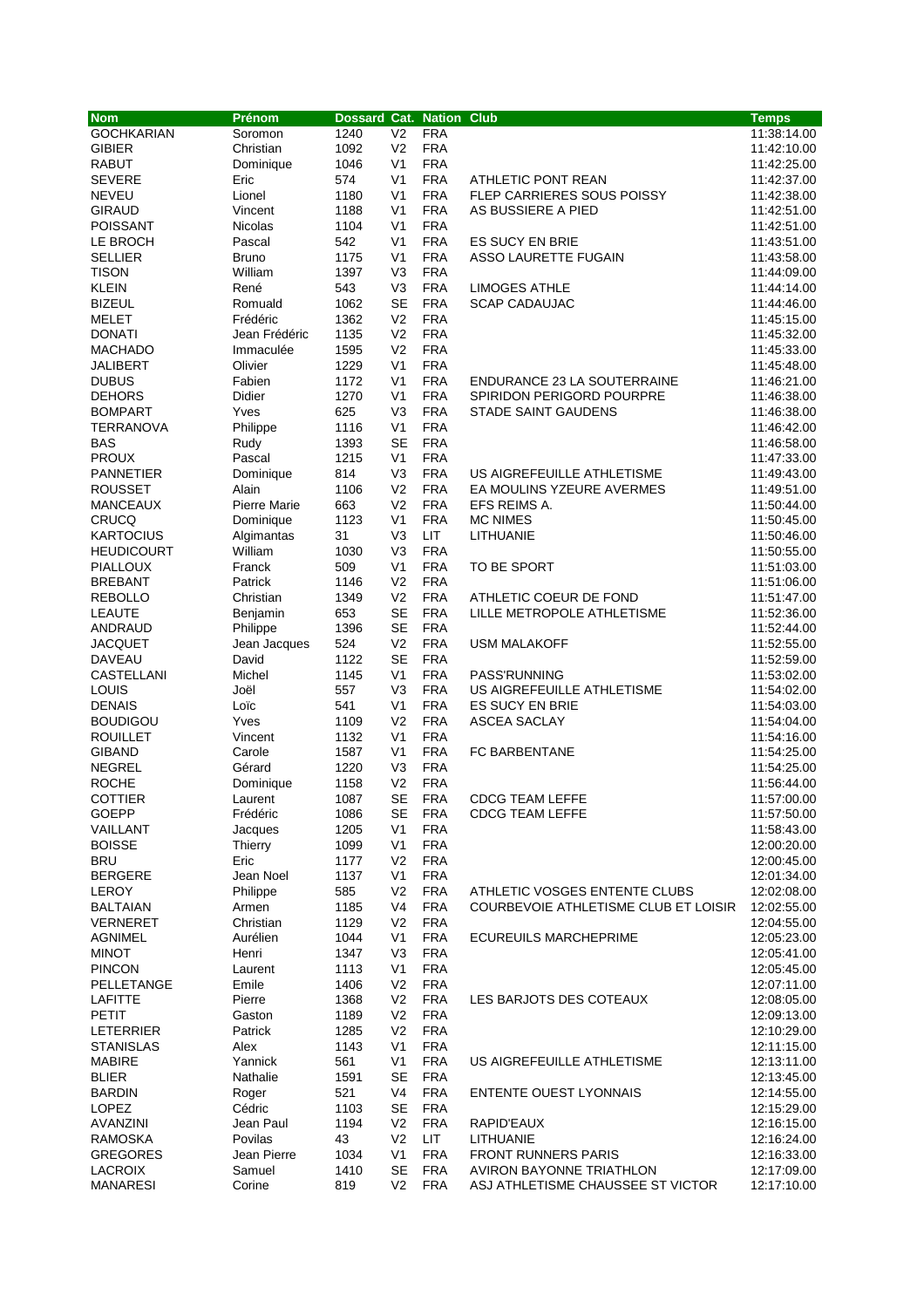| <b>Nom</b>                          | Prénom              | Dossard Cat. Nation Club |                                  |                          |                                | <b>Temps</b>               |
|-------------------------------------|---------------------|--------------------------|----------------------------------|--------------------------|--------------------------------|----------------------------|
| <b>ROBERT</b>                       | Frédéric            | 1192                     | SE                               | <b>FRA</b>               |                                | 12:19:27.00                |
| <b>VERMEESCH</b>                    | Fernand             | 1382                     | V <sub>3</sub>                   | <b>BEL</b>               |                                | 12:20:18.00                |
| <b>SOLVAR</b>                       | Dario               | 1408                     | V <sub>1</sub>                   | <b>FRA</b>               |                                | 12:22:06.00                |
| <b>BARD</b>                         | Jacky               | 1183                     | V <sub>2</sub>                   | <b>FRA</b>               |                                | 12:22:57.00                |
| <b>FRANCOIS</b>                     | Jérôme              | 655                      | V <sub>1</sub>                   | <b>FRA</b>               | ASPTT CHALONS EN CHAMPAGNE     | 12:23:53.00                |
| <b>MIGUEL</b>                       | Olivier             | 1004                     | V <sub>1</sub>                   | <b>FRA</b>               | <b>FRONT RUNNERS PARIS</b>     | 12:24:30.00                |
| LE CROM                             | Christophe          | 1011                     | V <sub>1</sub>                   | <b>FRA</b>               | <b>FRONT RUNNERS PARIS</b>     | 12:24:30.00                |
| <b>BEGOT</b><br><b>MAUNOURY</b>     | Emmanuel<br>Etienne | 1012<br>1196             | V <sub>1</sub><br>V <sub>2</sub> | <b>FRA</b><br><b>FRA</b> | <b>FRONT RUNNERS PARIS</b>     | 12:24:30.00                |
| SOURISSEAU                          | Michel              | 1309                     | V <sub>3</sub>                   | <b>FRA</b>               | <b>KEKES DU BOCAGE</b>         | 12:25:08.00<br>12:25:15.00 |
| <b>HAMONIEZ</b>                     | Georges             | 1063                     | V <sub>2</sub>                   | <b>FRA</b>               | <b>EA CHAMBERY</b>             | 12:25:31.00                |
| <b>MAINIX</b>                       | Christian           | 1335                     | V <sub>4</sub>                   | <b>FRA</b>               |                                | 12:28:38.00                |
| <b>ECHEVARNE</b>                    | Paulette            | 1607                     | V <sub>4</sub>                   | <b>FRA</b>               | FOULEES DE ST GERMAIN EN LAYE  | 12:29:04.00                |
| <b>MILIN</b>                        | Marcel              | 1214                     | V <sub>2</sub>                   | <b>FRA</b>               |                                | 12:30:29.00                |
| <b>CHEVILLON</b>                    | Bernard             | 1358                     | V <sub>3</sub>                   | <b>FRA</b>               |                                | 12:30:50.00                |
| <b>GIJSENBERGS</b>                  | Kamiel              | 1141                     | V <sub>3</sub>                   | <b>BEL</b>               |                                | 12:32:23.00                |
| <b>DESNOYERS</b>                    | Pascale             | 823                      | V <sub>2</sub>                   | <b>FRA</b>               | <b>ASPTT AUXERRE</b>           | 12:32:42.00                |
| <b>PAVAN</b>                        | Jean Paul           | 1207                     | V <sub>2</sub>                   | <b>FRA</b>               | <b>ASPTT AUXERRE</b>           | 12:32:42.00                |
| <b>EPPLIN</b>                       | Jean Louis          | 1154                     | V <sub>2</sub>                   | <b>FRA</b>               | <b>LISBETH SPORT</b>           | 12:33:03.00                |
| <b>CHAMARD</b>                      | Christian           | 1356                     | V <sub>3</sub>                   | <b>FRA</b>               |                                | 12:33:11.00                |
| <b>INGA</b>                         | Ziedina             | 222                      | V <sub>1</sub>                   | LAT                      | <b>LETTONIE</b>                | 12:33:11.00                |
| <b>GOUDAL</b>                       | Sébastien           | 1225                     | V <sub>1</sub>                   | <b>FRA</b>               |                                | 12:36:05.00                |
| <b>DUMAHUT</b>                      | Edgard              | 1112                     | V <sub>2</sub>                   | <b>FRA</b>               |                                | 12:36:05.00                |
| <b>MOUSSEL</b>                      | François            | 648                      | V <sub>2</sub>                   | <b>FRA</b>               | <b>SPN VERNON</b>              | 12:36:33.00                |
| <b>BLANC FAIVRE</b>                 | Lydie               | 831                      | V <sub>2</sub>                   | <b>FRA</b>               | ATHLE 23                       | 12:37:08.00                |
| <b>NIVOIX</b>                       | Pierre              | 1085                     | V <sub>2</sub>                   | <b>FRA</b>               | AJ AUXERRE SECTION MARATHON    | 12:37:13.00                |
| <b>SALVAT</b>                       | Marie Thérèse       | 1601                     | V <sub>2</sub><br>V <sub>2</sub> | <b>FRA</b><br><b>FRA</b> |                                | 12:38:36.00                |
| JUZAN<br><b>SIMON</b>               | Michel<br>Loïk      | 1231<br>1094             | V <sub>1</sub>                   | <b>FRA</b>               | CA BELVES                      | 12:38:52.00<br>12:41:21.00 |
| <b>MEYNADIER</b>                    | Nathalie            | 810                      | V <sub>1</sub>                   | <b>FRA</b>               | <b>ES SUCY EN BRIE</b>         | 12:41:39.00                |
| MAYEN                               | Jean Marc           | 1235                     | V <sub>2</sub>                   | <b>FRA</b>               |                                | 12:41:42.00                |
| SAULNIER                            | Jean François       | 620                      | V <sub>4</sub>                   | <b>FRA</b>               | SAINTE GENEVIEVE SPORTS        | 12:41:45.00                |
| <b>DESTENAY</b>                     | Philippe            | 1296                     | V <sub>2</sub>                   | <b>FRA</b>               | <b>JOGGING VALENCIENNES</b>    | 12:42:05.00                |
| <b>TARIS</b>                        | Jean                | 1324                     | V <sub>3</sub>                   | <b>FRA</b>               | LES KEKES DU BOCAGE            | 12:42:05.00                |
| <b>BRIARD</b>                       | Jean Pierre         | 1209                     | V <sub>4</sub>                   | <b>FRA</b>               | UNION SPORTIVE GAZELEC IF      | 12:42:24.00                |
| ANNEGARN                            | Els                 | 1576                     | V <sub>2</sub>                   | <b>GER</b>               | AV VN                          | 12:42:30.00                |
| <b>NABEIRO</b>                      | Luis                | 1166                     | V <sub>1</sub>                   | <b>FRA</b>               |                                | 12:42:45.00                |
| <b>MOREAU</b>                       | Patrice             | 1224                     | V <sub>1</sub>                   | <b>FRA</b>               |                                | 12:43:32.00                |
| <b>VAUTIER</b>                      | Lionel              | 1367                     | V <sub>2</sub>                   | <b>FRA</b>               |                                | 12:43:55.00                |
| <b>PRIGENT</b>                      | <b>Nicolas</b>      | 1040                     | V <sub>1</sub>                   | <b>FRA</b>               | <b>BREIZH SPORT ATTTUDE</b>    | 12:44:28.00                |
| <b>SCHMITT</b>                      | Théo                | 552                      | V <sub>2</sub>                   | <b>FRA</b>               | ATHLETIC VOSGES ENTENTE CLUBS  | 12:46:03.00                |
| <b>GINESTE</b>                      | Olivier             | 1272                     | V <sub>1</sub>                   | <b>FRA</b>               |                                | 12:46:40.00                |
| SAINTOST                            | Gérard              | 1293                     | V <sub>3</sub>                   | <b>FRA</b>               | <b>ACF AERONAUTIQUE</b>        | 12:47:14.00                |
| <b>CLEMENT</b>                      | Philippe            | 1280                     | V <sub>1</sub>                   | <b>FRA</b>               |                                | 12:48:11.00                |
| CAILLEAUX<br><b>CASTEL</b>          | Patrick             | 1371<br>1258             | V3<br>V <sub>2</sub>             | <b>FRA</b><br><b>FRA</b> | ASSO LAURETTE FUGAIN           | 12:48:11.00<br>12:50:51.00 |
| <b>SELLIER</b>                      | Daniel<br>Nadia     | 1575                     | V <sub>1</sub>                   | <b>FRA</b>               | ASSO LAURETTE FUGAIN           | 12:50:51.00                |
| MASSEL                              | Héléne              | 1582                     | V <sub>2</sub>                   | <b>FRA</b>               |                                | 12:52:52.00                |
| <b>CONSEIL</b>                      | Laurent             | 1179                     | V <sub>1</sub>                   | <b>FRA</b>               |                                | 12:53:55.00                |
| <b>SKOWRONEK</b>                    | Philippe            | 1300                     | V <sub>2</sub>                   | <b>FRA</b>               |                                | 12:55:26.00                |
| <b>MULOT</b>                        | Josiane             | 813                      | V <sub>2</sub>                   | <b>FRA</b>               | <b>MC NIMES</b>                | 12:56:16.00                |
| <b>GOBYN</b>                        | Marie Jo            | 832                      | V3                               | <b>FRA</b>               | LB CHATEAUROUX                 | 12:56:51.00                |
| <b>ROCHER</b>                       | Gwénael             | 1305                     | SE                               | <b>FRA</b>               |                                | 12:57:25.00                |
| <b>ROCHER</b>                       | Jean Paul           | 1306                     | V <sub>2</sub>                   | <b>FRA</b>               | SPIRIDON PERIGORD POURPRE      | 12:57:25.00                |
| <b>BARON</b>                        | Jacques             | 1352                     | V <sub>1</sub>                   | <b>FRA</b>               | <b>CA LUCONNAIS</b>            | 12:57:57.00                |
| <b>FACHE</b>                        | Didier              | 1014                     | V <sub>2</sub>                   | <b>FRA</b>               | <b>COURIR AU MONT DES CATS</b> | 12:58:01.00                |
| <b>BONHOURE</b>                     | Romain              | 1067                     | SE                               | <b>FRA</b>               | SPRINTER CLUB ARLESIEN         | 12:58:44.00                |
| PENCOAT JONES                       | Albane              | 1566                     | V <sub>2</sub>                   | <b>FRA</b>               |                                | 12:59:34.00                |
| <b>LACHAUD</b>                      | Sébastien           | 1289                     | <b>SE</b>                        | <b>FRA</b>               |                                | 13:01:24.00                |
| <b>MALBOS</b>                       | Claude              | 1251                     | V3                               | <b>FRA</b>               |                                | 13:02:31.00                |
| <b>ROUSSEAUX</b>                    | Marc                | 1164                     | V <sub>2</sub>                   | <b>FRA</b>               |                                | 13:02:53.00                |
| <b>POPESCO</b>                      | David               | 1228                     | V <sub>1</sub>                   | <b>FRA</b>               | E PERIGUEUX SARLAT TRELISSAC A | 13:04:08.00                |
| <b>BENNAMIAS</b>                    | Anne                | 816                      | SE                               | <b>FRA</b>               | AO CHARENTON                   | 13:05:28.00                |
| CASTILLO                            | Eric                | 1211                     | V <sub>1</sub>                   | <b>FRA</b>               | <b>COURNON AMBIANCE COURSE</b> | 13:06:49.00                |
| LE NORMAND                          | Michel              | 1074                     | V <sub>2</sub>                   | <b>FRA</b><br><b>FRA</b> |                                | 13:07:06.00                |
| <b>DESSARTINE</b><br><b>TEDESCO</b> | David<br>Yves       | 1379<br>1010             | V <sub>1</sub><br>V <sub>2</sub> | <b>FRA</b>               |                                | 13:09:38.00<br>13:09:40.00 |
| <b>LAMBERT MERLOS</b>               | Sylvie              | 1589                     | V <sub>2</sub>                   | <b>FRA</b>               |                                | 13:10:10.00                |
| <b>FAVREAU</b>                      | Jean Paul           | 1091                     | V3                               | <b>FRA</b>               |                                | 13:12:56.00                |
|                                     |                     |                          |                                  |                          |                                |                            |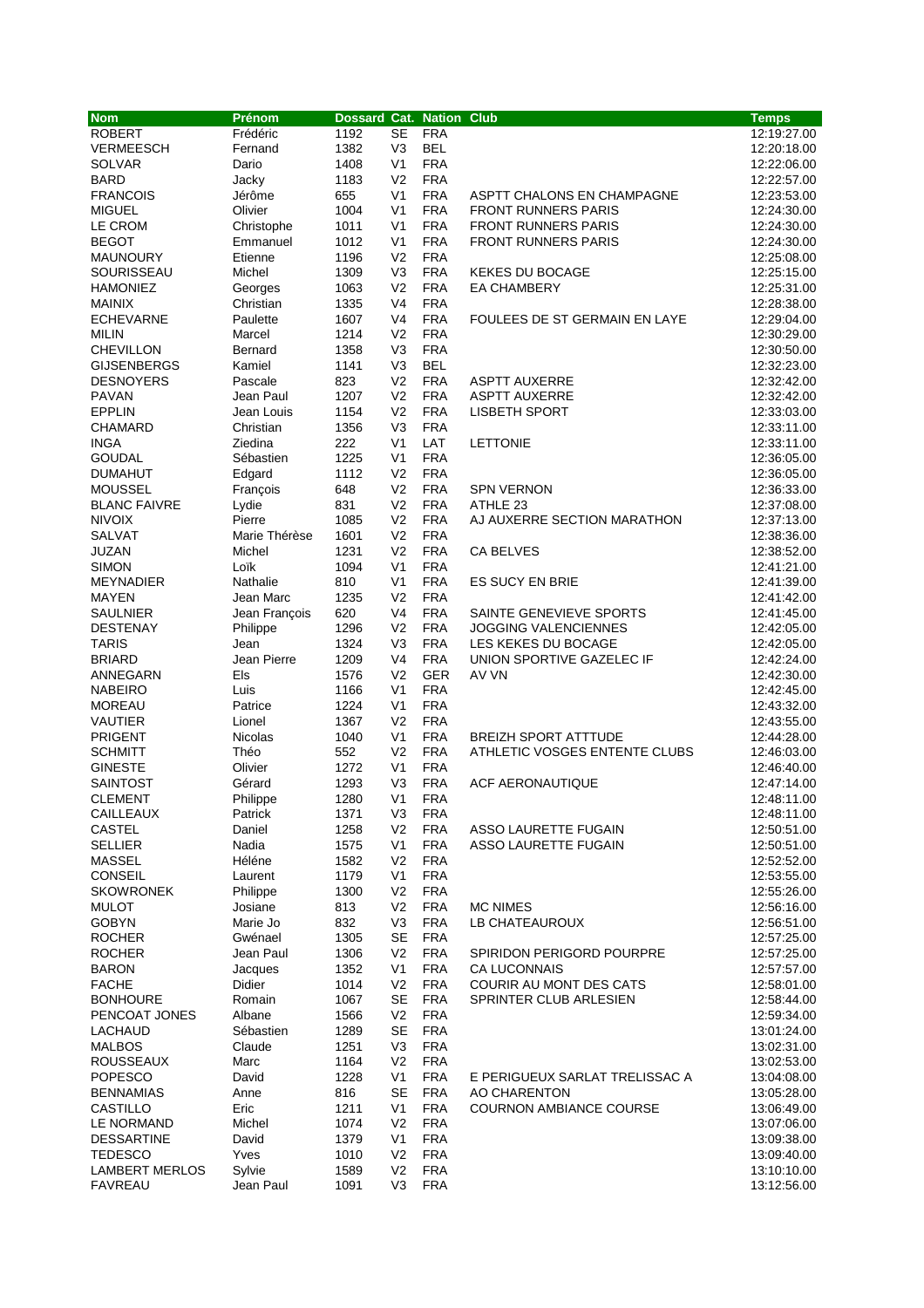| <b>Nom</b>        | Prénom         | Dossard Cat. Nation Club |                |            |                                | <b>Temps</b> |
|-------------------|----------------|--------------------------|----------------|------------|--------------------------------|--------------|
| <b>HENTINGER</b>  | Thierry        | 1096                     | <b>SE</b>      | <b>FRA</b> | LOS ESQUIROUS                  | 13:13:21.00  |
| ARLECCHINI        | Franck         | 1337                     | V <sub>1</sub> | <b>FRA</b> |                                | 13:13:45.00  |
| <b>BRACHT</b>     | Gérhard        | 1323                     | <b>SE</b>      | <b>GER</b> |                                | 13:15:19.00  |
| <b>POIDEVIN</b>   | Max            | 1245                     | V <sub>3</sub> | <b>FRA</b> |                                | 13:15:19.00  |
| DERET             | Claire         | 1579                     | V <sub>1</sub> | <b>FRA</b> | <b>COURNON AMBIANCE COURSE</b> | 13:17:48.00  |
| COSSE             | Philippe       | 1346                     | V <sub>2</sub> | <b>FRA</b> |                                | 13:19:25.00  |
| <b>GUILHON</b>    | Bernard        | 1386                     | V <sub>1</sub> | <b>FRA</b> | <b>USA AUBENAS</b>             | 13:20:21.00  |
| LEBAS             | Malou          | 1588                     | V <sub>3</sub> | <b>FRA</b> |                                | 13:22:18.00  |
| <b>BATMALLE</b>   | Bernard        | 1138                     | V <sub>3</sub> | <b>FRA</b> | US AIGREFEUILLE ATHLETISME     | 13:23:38.00  |
| <b>GUILHON</b>    | Odile          | 1592                     | V <sub>1</sub> | <b>FRA</b> | <b>USA AUBENAS</b>             | 13:24:56.00  |
| <b>BODY</b>       | Michel         | 1080                     | V <sub>2</sub> | <b>FRA</b> | <b>EGUILLES</b>                | 13:25:48.00  |
| <b>LEONIDAS</b>   | Corinne        | 1572                     | V <sub>1</sub> | <b>FRA</b> | <b>YDES ATHLETISME</b>         | 13:26:05.00  |
| VAUBAILLON        | Sylvain        | 1108                     | <b>SE</b>      | <b>FRA</b> | <b>ASCEA SACLAY</b>            | 13:26:35.00  |
| <b>MAURY</b>      | Michel         | 1259                     | V <sub>2</sub> | <b>FRA</b> | ASSO LAURETTE FUGAIN           | 13:27:15.00  |
| <b>MARCHAND</b>   | Claude         | 1260                     | V <sub>2</sub> | <b>FRA</b> |                                | 13:28:08.00  |
| <b>COUTELLIER</b> | Jean Sébastien | 575                      | V <sub>1</sub> | <b>FRA</b> | EC ORLEANS CERCLE J. FERRY     | 13:29:24.00  |
| <b>DURROUX</b>    | Katia          | 1573                     | V <sub>1</sub> | <b>FRA</b> |                                | 13:30:02.00  |
| COUSTAL           | <b>DANIEL</b>  | 1218                     | V <sub>3</sub> | <b>FRA</b> |                                | 13:30:11.00  |
| <b>LOPEZ</b>      | Elisabeth      | 1604                     | V <sub>1</sub> | <b>FRA</b> | AIL ROUSSET                    | 13:33:51.00  |
| <b>ROBIN</b>      | Jean Marie     | 602                      | V <sub>1</sub> | <b>FRA</b> | <b>INDRE AC</b>                | 13:36:05.00  |
| <b>RATHERY</b>    | Serge          | 1395                     | V <sub>3</sub> | <b>FRA</b> |                                | 13:37:30.00  |
| <b>GUIDET</b>     | Christian      | 1227                     | V3             | <b>FRA</b> |                                | 13:38:04.00  |
| HELIN             | Francine       | 1564                     | V <sub>2</sub> | <b>FRA</b> | SUD OISE ATHLETISME            | 13:38:23.00  |
| AMANT             | Marcel         | 1073                     | V <sub>3</sub> | <b>FRA</b> |                                | 13:38:51.00  |
| ZITTE             | Laurence       | 1569                     | <b>SE</b>      | <b>FRA</b> | UNION NORD EST 95 A            | 13:39:20.00  |
| <b>MOUTET</b>     | Guy            | 651                      | V <sub>3</sub> | <b>FRA</b> | OC CHATEAUDUN BONNEVAL A       | 13:40:42.00  |
| <b>GROUSSIN</b>   | Philippe       | 1117                     | V <sub>1</sub> | <b>FRA</b> |                                | 13:40:59.00  |
| <b>ROUBAUD</b>    | Gaëlle         | 1562                     | <b>SE</b>      | <b>FRA</b> | AIL ROUSSET                    | 13:41:37.00  |
| <b>SATAROV</b>    | Nathalie       | 1568                     | V <sub>2</sub> | <b>FRA</b> | AS BAZAINVILLE                 | 13:41:44.00  |
| <b>JOLY</b>       | Véronique      | 818                      | V <sub>2</sub> | <b>FRA</b> | UNION NORD EST 95 A            | 13:42:56.00  |
| LARZUL            | Selma          | 812                      | V <sub>2</sub> | <b>FRA</b> | UNION NORD EST 95 A            | 13:42:56.00  |
| <b>POSTAL</b>     | Marc           | 1268                     | V <sub>2</sub> | <b>FRA</b> |                                | 13:43:35.00  |
| LASMARIGUES       | Eric           | 1097                     | V <sub>2</sub> | <b>FRA</b> | ASSO LAURETTE FUGAIN           | 13:44:33.00  |
| SADET             | François       | 1271                     | V <sub>2</sub> | <b>FRA</b> |                                | 13:44:49.00  |
| <b>VIGUIER</b>    | Julien         | 1102                     | V <sub>1</sub> | <b>FRA</b> |                                | 13:45:37.00  |
| <b>DUVERNEUIL</b> | Martine        | 1580                     | V <sub>2</sub> | <b>FRA</b> |                                | 13:47:02.00  |
| <b>RAVIART</b>    | Romain         | 1308                     | V <sub>2</sub> | <b>FRA</b> |                                | 13:47:48.00  |
| LONGUET           | Gérald         | 1354                     | <b>SE</b>      | <b>FRA</b> |                                | 13:48:28.00  |
| <b>BALLARD</b>    | Georges        | 1169                     | V <sub>3</sub> | <b>BEL</b> |                                | 13:49:28.00  |
| <b>KARIMI</b>     | Reza           | 1302                     | V <sub>1</sub> | <b>FRA</b> |                                | 13:52:11.00  |
| <b>BEAL</b>       | Alain          | 1156                     | V <sub>2</sub> | <b>FRA</b> | <b>EVEIL VEAUCHE</b>           | 13:55:18.00  |
| DE LALOUBIE       | Jacques        | 1170                     | V4             | <b>FRA</b> |                                | 13:55:41.00  |
| <b>GUELLERIN</b>  | Patrick        | 1157                     | V <sub>2</sub> | <b>FRA</b> | LES AIGLES DE PAU              | 13:57:15.00  |
| <b>DUCROCQ</b>    | Françoise      | 1578                     | V <sub>1</sub> | <b>FRA</b> | ASVA SANOFI AVENTIS            | 13:57:22.00  |
| <b>BULIT</b>      | Christiane     | 1599                     | V3             | <b>FRA</b> |                                | 14:05:13.00  |
| <b>BASSIER</b>    | Fabien         | 1026                     | <b>SE</b>      | <b>FRA</b> |                                | 14:06:03.00  |
| <b>FAUCHIE</b>    | Jean Jacques   | 1233                     | V <sub>2</sub> | <b>FRA</b> |                                | 14:06:50.00  |
| JULIEN            | Alain          | 1265                     | V <sub>2</sub> | <b>FRA</b> |                                | 14:07:01.00  |
| <b>LECOUFLET</b>  | David          | 1152                     | <b>SE</b>      | <b>FRA</b> |                                | 14:08:48.00  |
| <b>DERRIEN</b>    | Patrice        | 1255                     | V <sub>1</sub> | <b>FRA</b> |                                | 14:10:06.00  |
| SAUTRON           | Nadège         | 1567                     | V <sub>1</sub> | <b>FRA</b> |                                | 14:12:18.00  |
| <b>DOSSMANN</b>   | Carmen         | 1603                     | V <sub>2</sub> | <b>FRA</b> |                                | 14:12:26.00  |
| <b>MOITIER</b>    | Véronique      | 1570                     | V <sub>2</sub> | <b>FRA</b> | <b>SNECMA SPORTS</b>           | 14:13:57.00  |
| <b>BELLENOUE</b>  | Serge          | 1098                     | V <sub>3</sub> | <b>FRA</b> | <b>SNECMA SPORTS</b>           | 14:13:57.00  |
| <b>RIBOT</b>      | Anne           | 1553                     | <b>SE</b>      | <b>FRA</b> |                                | 14:14:25.00  |
| <b>BILLIET</b>    | Dominique      | 1299                     | V <sub>2</sub> | <b>FRA</b> |                                | 14:14:36.00  |
| <b>DESHAYES</b>   | Laura          | 824                      | V <sub>1</sub> | <b>FRA</b> | <b>ES SUCY EN BRIE</b>         | 14:15:31.00  |
| <b>GUYOMAR</b>    | Roland         | 1033                     | V <sub>3</sub> | <b>FRA</b> |                                | 14:17:17.00  |
| <b>FOULONNEAU</b> | Georges        | 1333                     | V <sub>3</sub> | <b>FRA</b> | <b>MARATH'YON 85</b>           | 14:17:33.00  |
| <b>STRUNC</b>     | Pierre         | 588                      | V <sub>3</sub> | <b>FRA</b> | <b>CM ROUBAIX</b>              | 14:19:07.00  |
| <b>FIEVET</b>     | Freddie        | 1184                     | V <sub>2</sub> | <b>FRA</b> |                                | 14:23:24.00  |
| <b>NATUREL</b>    | Robert         | 1032                     | V <sub>3</sub> | <b>FRA</b> |                                | 14:23:43.00  |
| <b>BORDAS</b>     | Eric           | 1107                     | V <sub>2</sub> | <b>FRA</b> | ASCEA SACLAY                   | 14:24:03.00  |
| <b>ARGIVIER</b>   | Alain          | 1351                     | V <sub>3</sub> | <b>FRA</b> | RAPID'EAUX                     | 14:24:56.00  |
| <b>BOULE</b>      | Christian      | 1380                     | V <sub>3</sub> | <b>FRA</b> |                                | 14:25:04.00  |
| PALLARUELO        | Angel          | 573                      | ES             | <b>FRA</b> | CA VILLENAVE D'ORNON           | 14:27:23.00  |
| TEIXEIRA          | Carlos         | 1273                     | V <sub>1</sub> | <b>FRA</b> |                                | 14:30:42.00  |
| <b>CHAIBI</b>     | Mohamed        | 1344                     | V <sub>2</sub> | <b>FRA</b> |                                | 14:32:09.00  |
| <b>BRUN</b>       | Marianne       | 1556                     | V <sub>1</sub> | <b>FRA</b> |                                | 14:32:20.00  |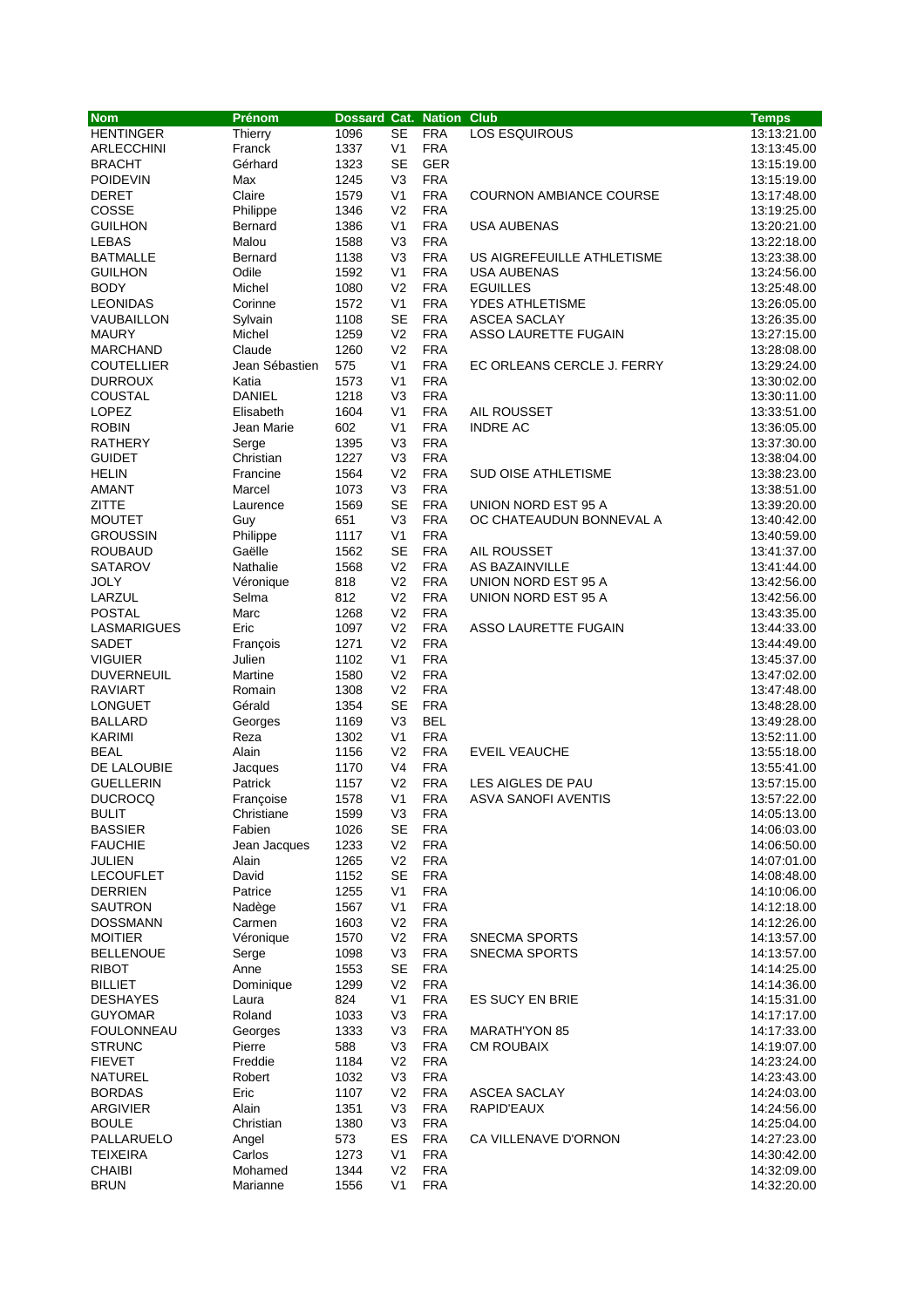| <b>Nom</b>                | Prénom               | <b>Dossard Cat. Nation</b> |                |            | <b>Club</b>                      | <b>Temps</b> |
|---------------------------|----------------------|----------------------------|----------------|------------|----------------------------------|--------------|
| <b>MOREAU</b>             | Monique              | 1586                       | V <sub>2</sub> | <b>FRA</b> |                                  | 14:32:28.00  |
| <b>TIXIER</b>             | Jean Pierre          | 608                        | V <sub>3</sub> | <b>FRA</b> | LB CHATEAUROUX                   | 14:32:29.00  |
| <b>TIXIER</b>             | Michel               | 590                        | V <sub>3</sub> | <b>FRA</b> | LB CHATEAUROUX                   | 14:32:30.00  |
| <b>LECANTE</b>            | Martine              | 1557                       | V <sub>2</sub> | <b>FRA</b> |                                  | 14:34:42.00  |
| <b>BEERNAERD</b>          | Alex                 | 1020                       | V <sub>2</sub> | <b>FRA</b> |                                  | 14:34:42.00  |
| <b>COIFFARD</b>           | Jean Marie           | 1402                       | V <sub>2</sub> | <b>FRA</b> |                                  | 14:35:23.00  |
| <b>FAUQUEUX</b>           | Thierry              | 1355                       | V <sub>2</sub> | <b>FRA</b> |                                  | 14:36:58.00  |
| <b>LEGUENNEC</b>          | Chantal              | 1608                       | V <sub>2</sub> | <b>FRA</b> |                                  | 14:43:04.00  |
| <b>BASTIEN</b>            | Philippe             | 1383                       | V <sub>2</sub> | <b>FRA</b> |                                  | 14:45:15.00  |
| <b>COUMES</b>             | Christian            | 1230                       | V <sub>2</sub> | <b>FRA</b> |                                  | 14:45:31.00  |
| MAZET                     | Yves                 | 1221                       | V <sub>2</sub> | <b>FRA</b> |                                  | 14:46:49.00  |
| <b>RODRIGUEZ</b>          | Raymond              | 530                        | V <sub>4</sub> | <b>FRA</b> | <b>ES SUCY EN BRIE</b>           | 14:47:42.00  |
| <b>DELTEIL</b>            | Laurent              | 1239                       | V <sub>1</sub> | <b>FRA</b> | LES AIGLES DE PAU                | 14:52:20.00  |
| <b>ALLAIS</b>             | Michel               | 1093                       | V <sub>2</sub> | <b>FRA</b> |                                  | 14:53:05.00  |
| <b>DUQUESNE</b>           | Yves                 | 1256                       | V <sub>2</sub> | <b>FRA</b> |                                  | 14:53:23.00  |
| <b>CARRIERE</b>           | André                | 1295                       | V <sub>4</sub> | <b>FRA</b> |                                  | 14:56:01.00  |
| <b>PAYEN</b>              | Charles              | 1045                       | <b>SE</b>      | <b>FRA</b> |                                  | 15:01:09.00  |
| CRAYSSAC                  | Jérôme               | 1399                       | V <sub>1</sub> | <b>FRA</b> |                                  | 15:01:52.00  |
| <b>BAUCHET</b>            | Didier               | 1281                       | V <sub>2</sub> | <b>FRA</b> |                                  | 15:09:01.00  |
| <b>CARREY</b>             | Franck               | 1298                       | V <sub>2</sub> | <b>FRA</b> |                                  | 15:12:30.00  |
| <b>SCHULLER</b>           | Gaston               | 1248                       | V <sub>3</sub> | <b>FRA</b> |                                  | 15:18:09.00  |
| <b>HOCQUET</b>            | Annie                | 1563                       | V <sub>2</sub> | <b>FRA</b> |                                  | 15:21:20.00  |
| <b>ZUNINO</b>             | Michel               | 1068                       | V <sub>3</sub> | <b>FRA</b> | USCA COURSE A PIEDS              | 15:21:26.00  |
| <b>BOILEAU</b>            | Stéphane             | 1111                       | V <sub>1</sub> | <b>FRA</b> |                                  | 15:22:56.00  |
| <b>CAZAYUS</b>            | Yvan                 | 586                        | V <sub>2</sub> | <b>FRA</b> | LES AIGLES DE PAU                | 15:30:25.00  |
| <b>MOLERA</b>             | Pascal               | 1357                       | V <sub>1</sub> | <b>FRA</b> |                                  | 15:30:44.00  |
| <b>NAUDIN</b>             | Jean Pierre          | 1338                       | V <sub>3</sub> | <b>FRA</b> |                                  | 15:40:04.00  |
| TINAT                     | Pascal               | 1234                       | V <sub>2</sub> | <b>FRA</b> |                                  | 15:40:35.00  |
| <b>HUBERT</b>             | Michel               | 1257                       | V <sub>3</sub> | <b>BEL</b> |                                  | 15:44:45.00  |
| <b>CHAUVET</b>            | Christian            | 1124                       | V <sub>3</sub> | <b>FRA</b> | <b>MARATH'YON NATURE</b>         | 15:45:58.00  |
| LARGETEAU                 | Christian            | 1321                       | V <sub>2</sub> | <b>FRA</b> |                                  | 15:47:44.00  |
| <b>TERRIER</b>            | Michel               | 1047                       | V <sub>3</sub> | <b>FRA</b> |                                  | 15:48:03.00  |
| <b>LEGUENNEC</b>          | Yves                 | 1405                       | V <sub>2</sub> | <b>FRA</b> |                                  | 15:52:07.00  |
| <b>BACHET</b>             | Christian            | 1090                       | V <sub>2</sub> | <b>FRA</b> | <b>COURIR EN LIVRADOIS FOREZ</b> | 15:56:15.00  |
| <b>DUVAL</b>              | <b>Bernadette</b>    | 1565                       | V <sub>2</sub> | <b>FRA</b> |                                  | 15:59:45.00  |
| <b>LEFRANC</b>            | Léon                 | 1206                       | V <sub>4</sub> | <b>FRA</b> |                                  | 16:05:24.00  |
| <b>BOURGOIN</b>           | Patrice              | 1364                       | V <sub>1</sub> | <b>FRA</b> |                                  | 16:05:56.00  |
| <b>BELVAUX</b>            | Franck               | 1370                       | V <sub>1</sub> | <b>FRA</b> |                                  | 16:05:56.00  |
| LAFONT CHEVALIER          | Jeannick             | 820                        | V <sub>3</sub> | <b>FRA</b> | RUNNING CLUB DE MABLY            | 16:08:03.00  |
| <b>POUILLOUX</b>          | Dominique            | 1028                       | V3             | <b>FRA</b> |                                  | 16:08:06.00  |
| <b>POITOU</b>             | Gilles               | 1278                       | V <sub>3</sub> | <b>FRA</b> |                                  | 16:09:10.00  |
| <b>SABATIER</b>           | Christian            | 1039                       | V <sub>2</sub> | <b>FRA</b> |                                  | 16:14:33.00  |
| <b>FABRE</b>              | André                | 1084                       | V3             | <b>FRA</b> |                                  | 16:17:18.00  |
| PALAY                     | Laurent              | 1118                       | V <sub>1</sub> | <b>FRA</b> |                                  | 16:17:29.00  |
| <b>BARBIER ST HILAIRE</b> | Alain                | 1322                       | V3             | <b>FRA</b> | <b>USM VILLEDIEU</b>             | 16:18:01.00  |
| LEGRAND                   | Gidan                | 592                        | V <sub>3</sub> | <b>FRA</b> | AAEE EPERNON                     | 16:19:20.00  |
| <b>CELANTE</b>            | Louis                | 1310                       | V3             | <b>FRA</b> | <b>ASC AUREILHAN</b>             | 16:19:30.00  |
| <b>GUET</b>               | Patrick              | 1147                       | V <sub>3</sub> | <b>FRA</b> |                                  | 16:20:22.00  |
| <b>PAOLIN</b>             | Julien               | 1065                       | <b>SE</b>      | <b>FRA</b> |                                  | 16:20:36.00  |
| <b>NUSSBAUM</b>           | René                 | 555                        | V <sub>3</sub> | <b>FRA</b> | <b>ENTENTE HAUTE ALSACE</b>      | 16:22:51.00  |
| <b>TRAPY</b>              | Jacqueline           | 1551                       | V <sub>3</sub> | <b>FRA</b> |                                  | 16:24:30.00  |
| <b>LEMAITRE</b>           | Patrick              | 1075                       | V4             | <b>FRA</b> |                                  | 16:27:28.00  |
| <b>MASSON</b>             | Laurent              | 1366                       | V <sub>2</sub> | <b>FRA</b> |                                  | 16:28:41.00  |
| <b>CHARPENTIER</b>        | Monique              | 1552                       | V3             | <b>FRA</b> |                                  | 16:29:46.00  |
| <b>TORTEY</b>             | SYlvie               | 1593                       | V <sub>1</sub> | <b>FRA</b> |                                  | 16:29:46.00  |
| <b>MORIN</b>              | Guy                  | 1029                       | V <sub>2</sub> | <b>FRA</b> |                                  | 16:29:46.00  |
| <b>TEXIER</b>             | Jean Philippe        | 1153                       | V3             | <b>FRA</b> |                                  | 16:29:46.00  |
| <b>MAGAUX</b>             | Marie France         | 1559                       | V <sub>3</sub> | <b>FRA</b> |                                  | 16:29:46.00  |
| <b>MORIN</b>              | Danièle              | 1558                       | V <sub>2</sub> | <b>FRA</b> |                                  | 16:29:46.00  |
| LEGRAND                   | Marie Dominique 1598 |                            | V <sub>3</sub> | <b>FRA</b> |                                  | 16:34:48.00  |
| <b>JACQUES</b>            | <b>Yves Marie</b>    | 1283                       | V <sub>2</sub> | <b>FRA</b> |                                  | 16:35:04.00  |
| TEIXEIRA                  | Isabelle             | 1590                       | V <sub>1</sub> | <b>FRA</b> |                                  | 16:35:43.00  |
| <b>CASSIN</b>             | Philippe             | 1210                       | V <sub>1</sub> | <b>FRA</b> | <b>COURNON AMBIANCE COURSE</b>   | 16:36:28.00  |
| <b>CASSIN</b>             | Corinne              | 1581                       | V <sub>1</sub> | <b>FRA</b> | <b>COURNON AMBIANCE COURSE</b>   | 16:36:28.00  |
| <b>GUERIN</b>             | Bertrand             | 1412                       | V <sub>2</sub> | <b>FRA</b> |                                  | 16:38:41.00  |
| <b>BOIRON</b>             | Jean Michel          | 1378                       | V <sub>3</sub> | <b>FRA</b> | <b>KEKES DU BOCAGE</b>           | 16:43:57.00  |
| <b>BOISSERIE-ALSAT</b>    | Jacqueline           | 1609                       | V <sub>3</sub> | <b>FRA</b> |                                  | 16:48:16.00  |
| <b>BARREAU</b>            | Jean                 | 1236                       | V4             | <b>FRA</b> |                                  | 17:02:06.00  |
| <b>DELCROIX</b>           | Anne Marie           | 1596                       | V3             | <b>FRA</b> | <b>JOGGING VALENCIENNES</b>      | 17:05:52.00  |